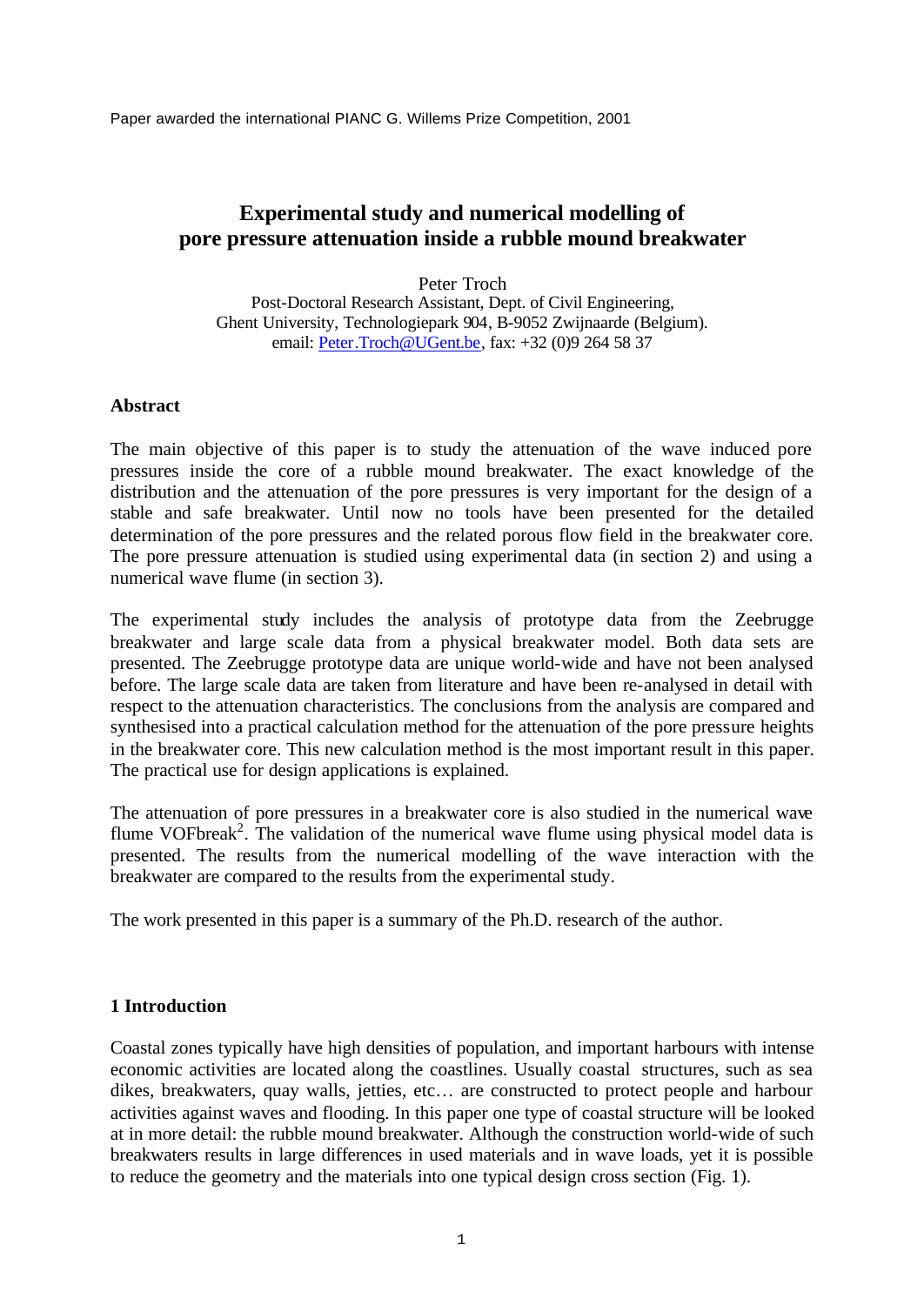

**Fig. 1.** *Typical cross section of a rubble mound breakwater (no overtopping conditions).*

The core is made of rock and constitutes the main part of the breakwater. The porous flow inside the permeable core is caused by the waves and experiences high energy dissipation due to friction losses. The core material itself is not stable under wave attack and is protected by an armour layer of individual heavy concrete blocks. These armour units withstand the waves. A toe at the sea bottom acts as a foundation for the armour layer. A filter layer between the core and the armour layer also acts as foundation layer for the armour layer, and prevents that the fine rock in the core is washed out in between the holes of the armour layer. A superstructure on top of the core allows access on the breakwater.

The interaction between the waves and the breakwater is described by a large number of related physical processes. As an example, the breakwater at Zeebrugge in Belgium is shown during storm conditions (Fig. 2). Waves propagate towards the breakwater and run up and down the armour layer. Part of the wave energy is reflected back to the sea, part of the energy is dissipated in the armour and filter layer and in the core, the remaining part is transmitted through the breakwater. The porous flow inside the core has both laminar and turbulent flow characteristics and is connected to the wave attack via infiltration and seepage through the armour layer. The hydrodynamic pore pressures associated with the porous flow (i.e. the wave induced water pressure inside the holes of the skeleton of the rock material) decrease with increasing distance from the seaward slope. In Allsop and Wood (1987) a comprehensive literature overview is made of all related hydrodynamic and geo-technical processes.



**Fig. 2.** *Photo of wave interaction with the Zeebrugge rubble mound breakwater during storm conditions (significant wave height estimated around 3 meters).*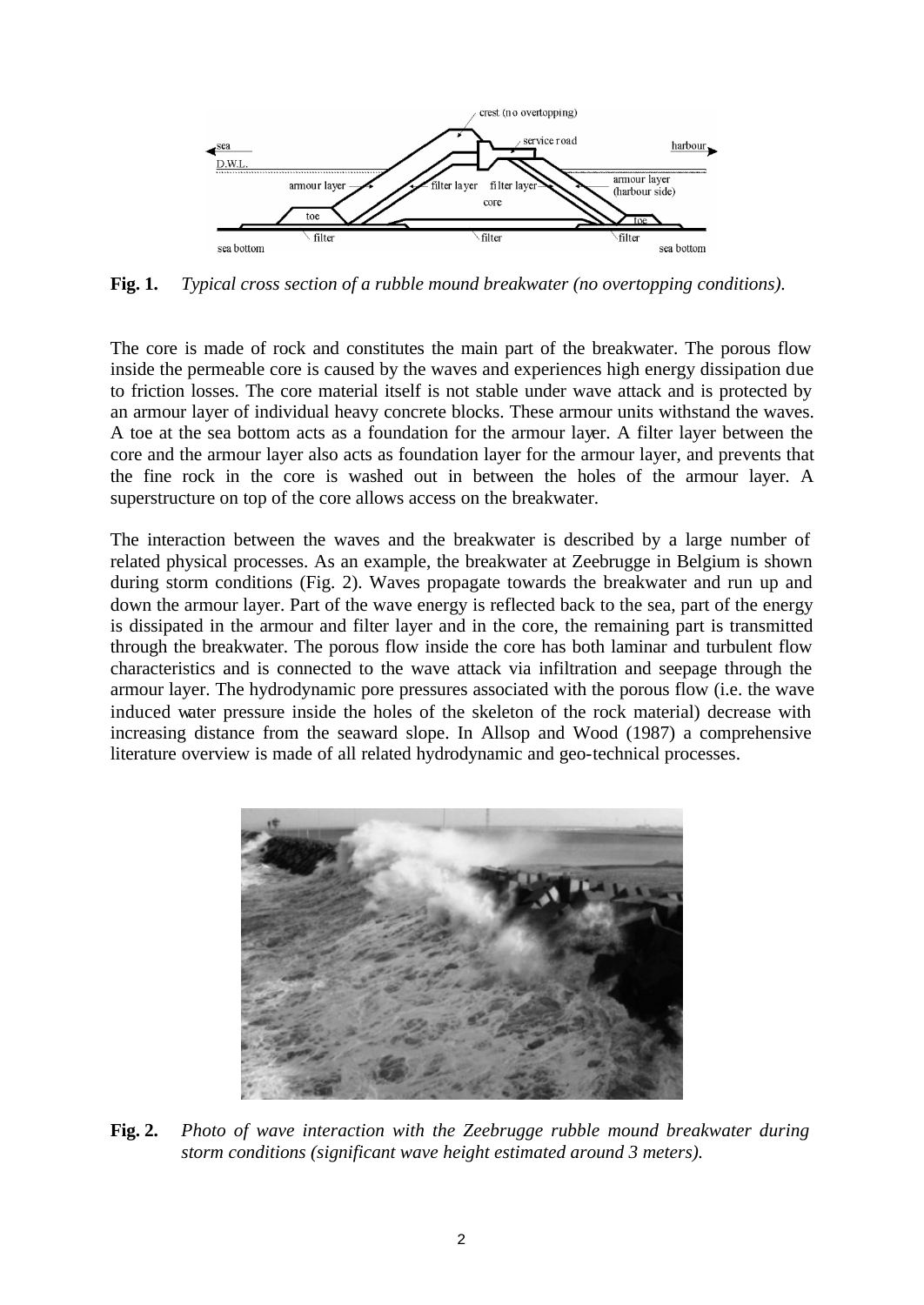This description of the interaction between waves and breakwater shows that it is not an easy task to formulate the governing physical processes accurately. Therefor the design of rubble mound breakwaters is mainly based on empirical relationships and on physical model results. A number of recent failures of rubble mound breakwaters during storms (e.g. Sines (Portugal) and Bilbao (Spain) in Europe, Tripoli (Libya) and Diablo Canyon (USA) outside Europe) proof that the present-day design methods should be improved.

Harlow (1980) reports some of the failures and concludes that in most cases the failure is caused by very large pore pressures in the breakwater core. De Groot et al. (1994) present the importance of the knowledge of the pore pressures in the design of a breakwater, in particular for the slope stability analysis, for the design of filter constructions near the bottom of the breakwater, and for the influence of pore pressures on hydraulic stability of armour units, on wave run-up and overtopping, on wave transmission and on internal set-up of the phreatic water table.

The exact knowledge of the pore pressures therefor is very important for a stable and safe breakwater structure. However it is very difficult to estimate the magnitude of the pore pressures accurately. Due to the complexity of both wave loads and structure itself there are no analytical expressions available. In conventional small scale model tests (scale ranging between 1:30 till 1:70) viscous scale effects influence the porous flow inside the breakwater core adversely. Moreover it is generally accepted (Price, 1983; Barends, 1986; Allsop and Wood, 1987; Thornton et al., 2000) that prototype data of pore pressures are the missing link in order to improve the understanding of the physical processes, en hence to improve the design process.

In this paper a calculation method will be presented for the determination of the pore pressures inside the breakwater core caused by wave attack. The relatively simple method is based on an experimental study of pore pressure attenuation using prototype data and large scale data. The prototype data have never been used before and are unique world-wide. The large scale data are taken from literature and are analysed in more detail for use in this paper. A numerical wave flume is extended in order to simulate wave-breakwater interaction and is validated using physical model data. The performance of the numerical modelling of the wave interaction with a breakwater is tested by comparing pore pressures in the core, determined from both the experimental study and the numerical modelling.

### **2 Experimental study of pore pressure attenuation**

# **2.1 Theoretical background on attenuation of pore pressures**

Theoretical work dealing with oscillatory flow in porous media was carried out by Biesel (1950) who identified the form of the spatial and temporal relationships which describe a linearly damped oscillatory flow. Le Méhauté (1958) applied this relationship to rubble mound breakwaters by introducing parameters accounting for porosity and inertia effects of the porous material. Oumeraci and Partenscky (1990) summarise Le Méhauté's theory on this topic and conclude that the height of the pore pressure oscillation  $p(x)$  of a propagating pressure wave decreases exponentially with the distance to the breakwater interface according to the linear damping model:

$$
p(x) = p_0 \exp(-\delta \frac{2\pi}{L} x)
$$
 (1)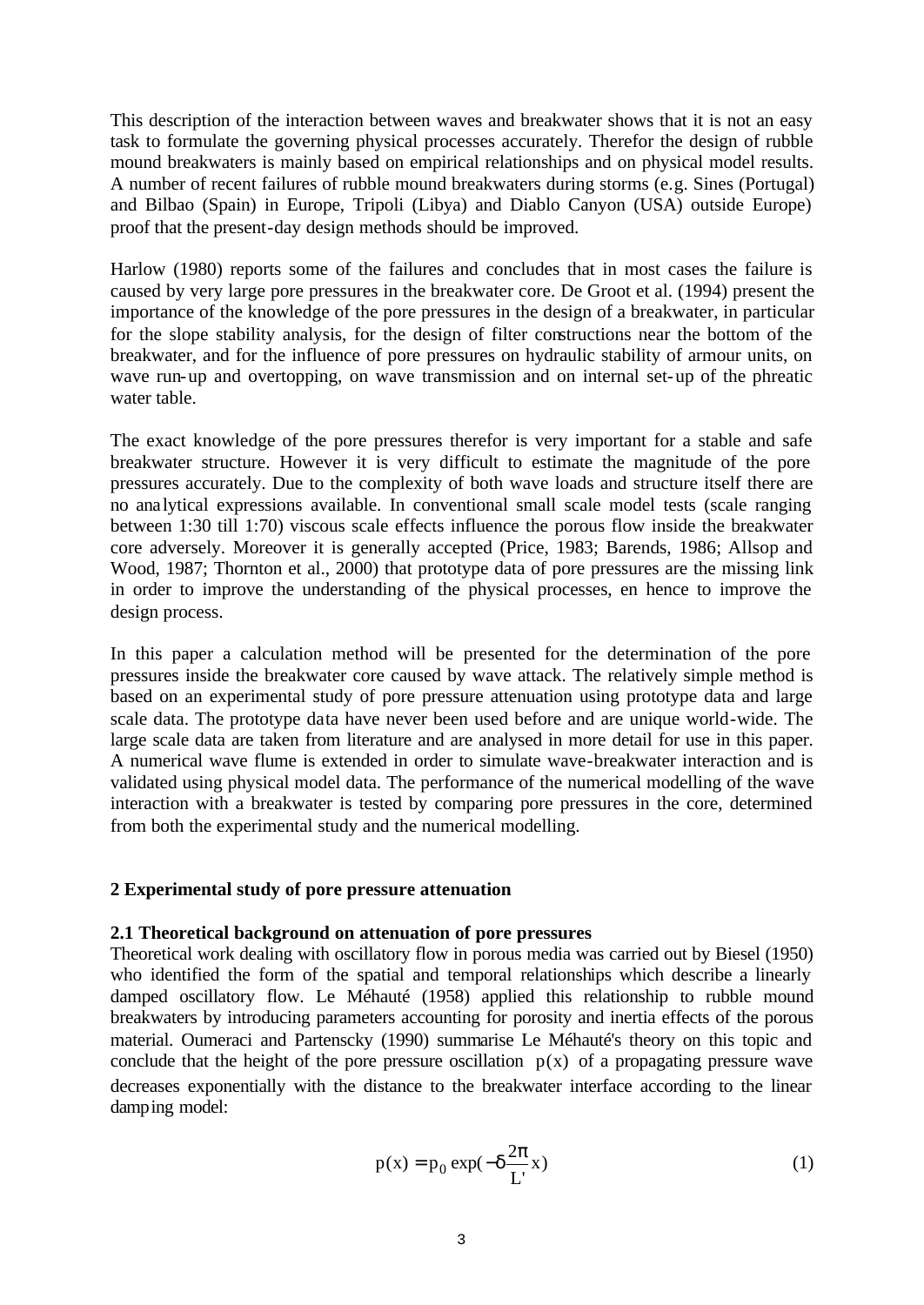where x is the co-ordinate across the core (m), where  $x = 0$  at the interface between filter layer and core;  $p(x)$  is the pore pressure height at position x (kPa);  $p_0$  is the reference pore pressure height at  $x = 0$  (kPa), L' is the wave length within the breakwater (m),  $\delta$  is a damping coefficient (-). The wave length within the breakwater L' is calculated from  $L' = L / \sqrt{1.4}$ . (Oumeraci, 1991), where L is the wave length. The pore pressure height  $p(x)$  is the envelope function of the instantaneous pore pressures  $p(x,t)$  along the x-axis. From equation (1) it is clear that the attenuation of the pore pressure heights is exponential.

A number of important comments are formulated with regard to the linear damping model (1):

- There has not been reported any improved theoretical damping model since the 50's. Also no detailed experimental validation of the damping model (1) is reported in literature.
- The underlying friction model in (1) is described using only one linear term (i.e. friction is proportional to the velocity). This corresponds to the use of the well-know Darcy flow resistance where only viscous flow resistance is accounted for. In the case of porous flow in a rubble mound breakwater, there is also a large turbulent flow resistance present. In this latter case the friction model contains an additional non-linear term, and is called the Fochheimer model (Burcharth and Andersen, 1995). Later in this paper the application and validity of (1) will be verified.
- The linear damping model (1) is a one-dimensional representation of a two-dimensional problem since the damping is described only in horizontal direction. There is obviously also attenuation of pore pressure heights in vertical direction. Moreover the damping coefficient δ is defined as a constant, not as a function of distance along the vertical axis. In the experimental study this will be investigated in more detail.

# **2.2 Prototype pore pressure measurements at Zeebrugge breakwater**

### **2.2.1 Description of Zeebrugge prototype monitoring system**

At the Zeebrugge harbour (Belgium) a cross-section of the NW-breakwater has been instrumented for the study of physical processes related to the behaviour of a prototype rubble mound breakwater in random wave conditions. Within the EC MAST programme this monitoring system has been re-engineered and extended to a high-quality full scale data acquisition centre. The development of the prototype monitoring system to a world-wide unique system with respect to the infrastructure available at Zeebrugge, the instrumentation installed on site, and the data management developed, is briefly summarised here. For more detailed information on the prototype measurements, see Troch et al. (1998) or Troch (2000).

### **a. Infrastructure**

The port of Zeebrugge is situated on the eastern part of the Belgian coastline, and is protected by two main breakwaters. The Zeebrugge breakwaters constitute of conventional rubble-mound breakwaters with a low superstructure and an armour layer consisting of grooved cubes (25 ton), see Fig. 3. The breakwater core consists of quarry run 2-300 kg, the filter layer is made of rock 1-3 ton. On the breakwater crest, a service road enables easy access of the breakwater. The tidal range at spring tide is 4.3 m.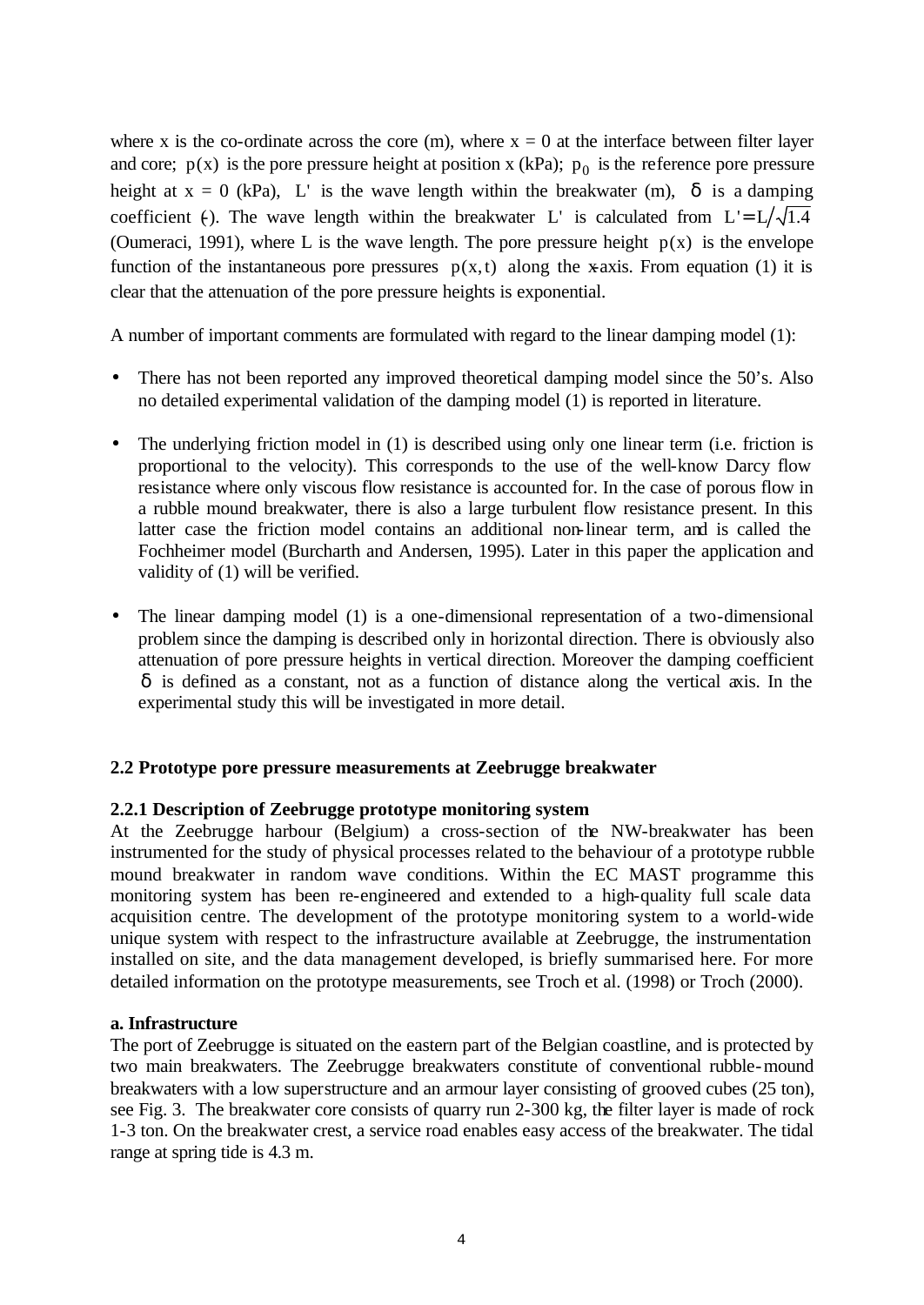A measurement jetty of 60 m length supported by a steel tube pile at the breakwater toe and by concrete columns on top of the breakwater is situated on the NW-breakwater, Fig. 3. Six boreholes have been drilled in the core: four vertical bore-holes and two oblique bore-holes. Galvanised steel casings are placed in these bore-holes. These casings are perforated in order not to disturb the overall permeability. Pressure sensors are mounted in these casings. Each pressure sensor cable is protected by a high density polyethylene tube provided with a perforated nylon head at the sensor end.

In a container, placed on the landward side of the breakwater, signal conditioning apparatuses and a data acquisition system are installed. All electric cables from the measuring sensors are lead towards the container and the PC.

# **b. Instrumentation**

An overview of instrumentation installed on the measurement jetty is given in Fig. 3, and summarised in Table 1.

Wave rider buoys are located in front of the breakwater and measure the incident waves. The water level at the toe of the breakwater is measured by an infra-red wave height meter and by two submerged pressure sensors located in front of the steel tube pile.

A set of vertically placed stepgauges between the measurement jetty and the armour layer is able to detect the wave run-up and run-down on the armour layer. A run-up gauge placed on top of the armour units is also used for wave run-up measurements.

Inside the core 13 pressure sensors are installed in the six bore-holes for the measurement of the internal pore pressures induced by the waves. Assembly of the sensors is conceived to allow flexible placement in the bore-holes, ease of maintenance and ease of calibration.



**Fig. 3.** *Zeebrugge breakwater: design cross section and prototype monitoring system with measurement jetty and location of instruments.*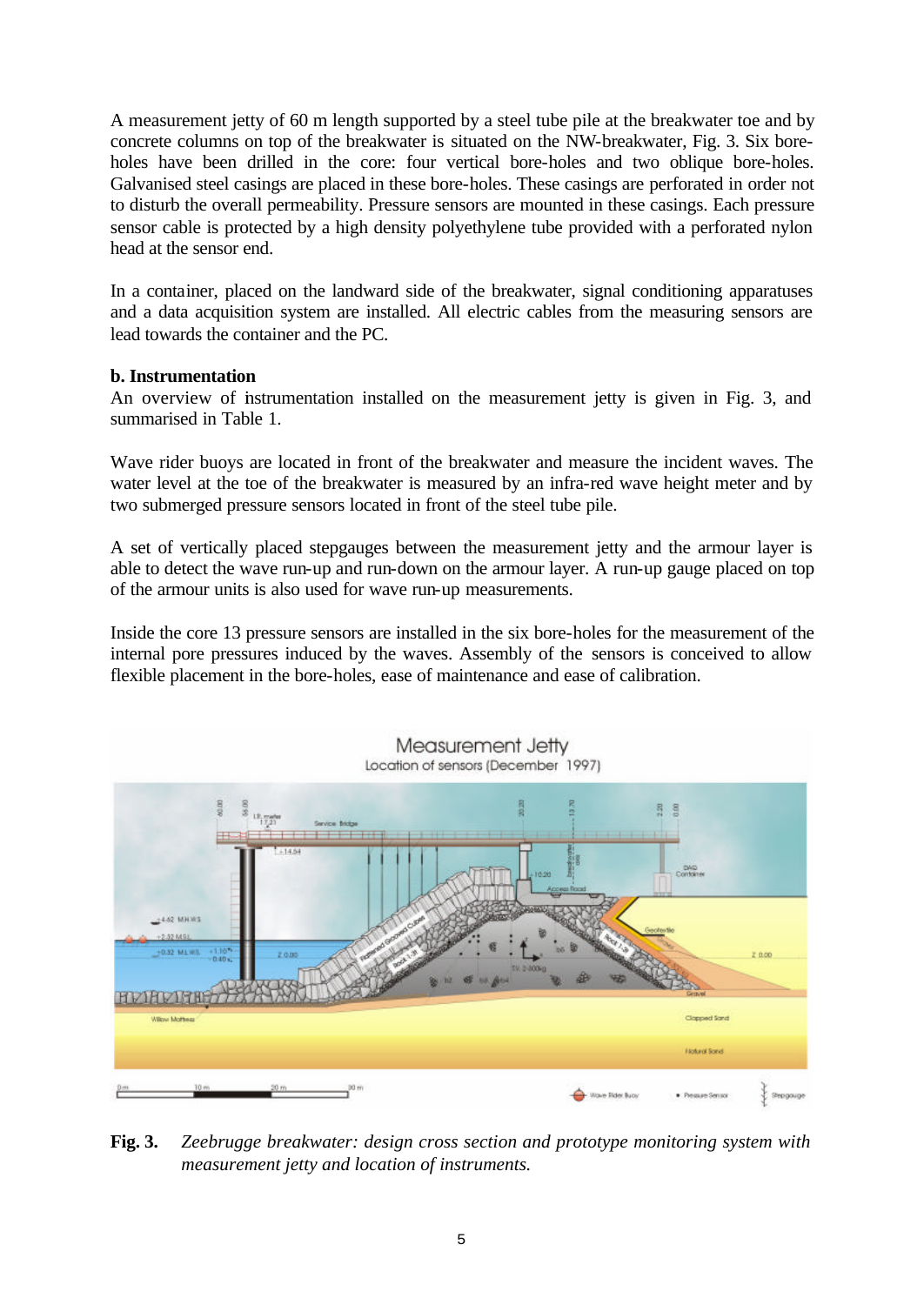| Table 1. Instrumentation installed on prototype monitoring system at Zeebrugge |  |  |  |  |
|--------------------------------------------------------------------------------|--|--|--|--|
| breakwater.                                                                    |  |  |  |  |

| <b>INSTRUMENTATION</b>   | <b>LOCATION</b>       | <b>AIM OF MEASUREMENT</b> |
|--------------------------|-----------------------|---------------------------|
| 2 waverider buoys        | 150 m and 215 m from  | wave records              |
|                          | breakwater            |                           |
| infra-red wave height    | near steel tube pile  | wave records, tide level  |
| meter                    |                       |                           |
| 2 submerged pressure     | near steel tube pile  | wave records, tide level  |
| sensors                  |                       |                           |
| 5 vertically placed      | between armour layer  | run-up/run-down wave      |
| stepgauges               | and jetty beam        | profiles                  |
| 1 run-up gauge (5 parts) | on one face of armour | run-up/run-down wave      |
|                          | unit                  | profiles                  |
| pressure sensors         | inside rubble core    | pressure records          |

## **c. Data Management**

A strategic data management plan has been developed for acquisition, processing and distribution of all full scale data.

The on line data acquisition is done by using a PC with LabVIEW software and a National Instruments DAQ-board. The sample frequency is set to 10 Hz for all channels. Raw data are stored on the hard disk.

The off line data processing includes back-up of raw data on CD-ROM, data editing and quality control, and finally analysis and interpretation of the prototype measurements.

All data are collected in a prototype measurements database. Up to date about 16 storms with significant wave heights ranging between 1.00 m and 3.50 m, and wind directions from NW allowing almost perpendicular wave attack- have been collected. Continuously improvements and new instruments are prepared and installed, keeping the prototype monitoring system highly operational. For more detailed information and technical details of instrumentation and data acquisition, the reader is referred to (Troch et al., 1996-a; Troch et al., 1996-b).

### **2.2.2 Analysis of Zeebrugge prototype pore pressure measurements**

The main objective of a breakwater is to dissipate incident wave energy when waves propagate through the porous breakwater core. This points out the relevance of investigating the breakwater's capability in this respect. In this section, results from analysis of prototype measurements of pore pressure attenuation are presented.

### **a. Typical time series of prototype measurements**

Fig. 4 shows a typical example of the time series and corresponding energy density spectra of a wave buoy (WR), the IR-meter (IR), and 4 consecutive pressure sensors (385, 386, 388 and 384 resp.) at the same level  $Z+2.40$  m, for a storm that occurred on 04.11.1999. The wave buoy detects elevations (and wave heights derived from that) in front of the breakwater (distance about 200 m to slope), the IR-meter measures elevations at the breakwater toe, and the 4 pressure sensors show clearly the attenuation of the instantaneous pore pressures (and consequently the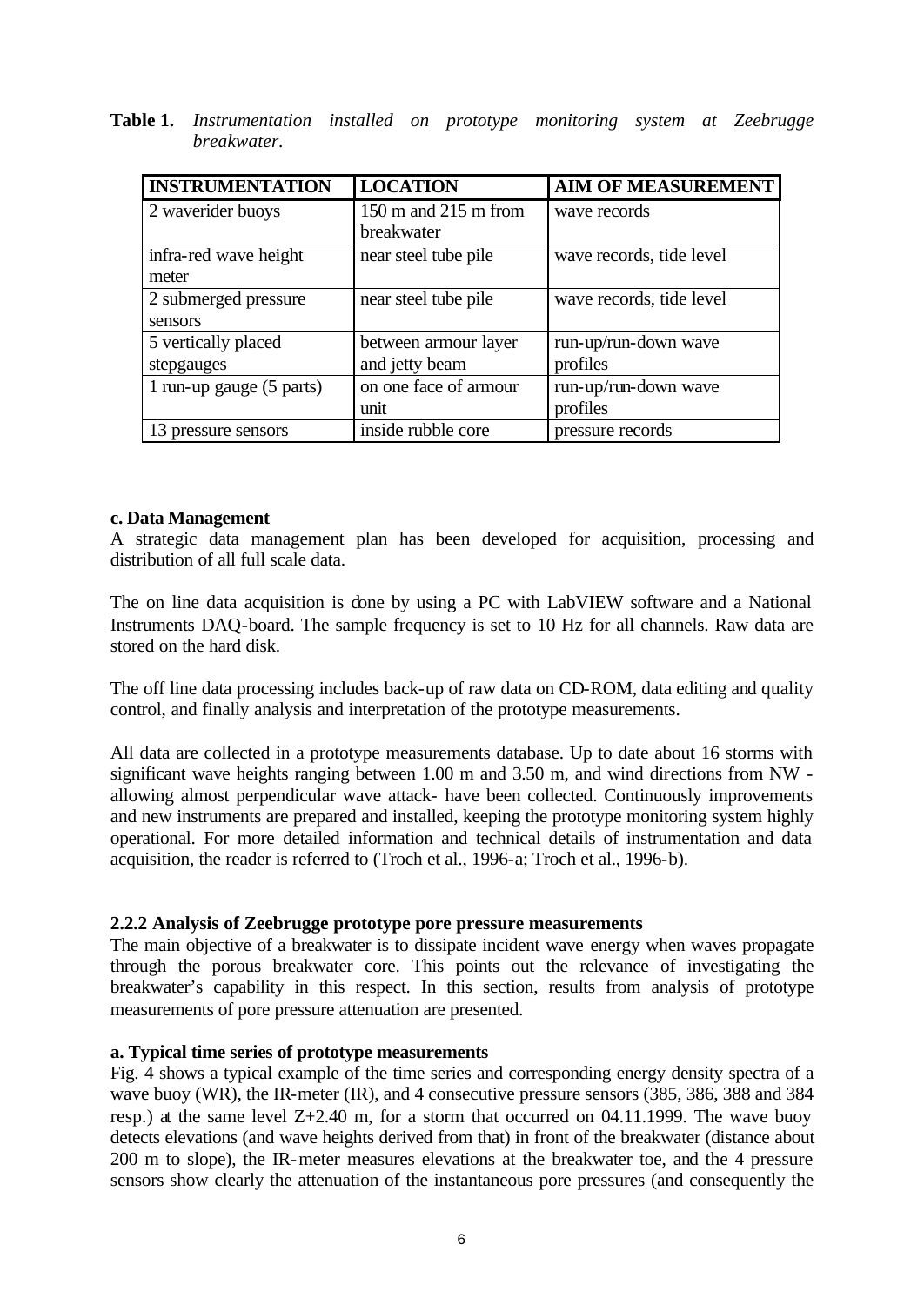attenuation of the pore pressure heights) inside the breakwater core. The significant pore pressure height  $p_s$  is calculated from

$$
p_s = 4\sqrt{m_0} \tag{2}
$$

where  $m_0$  is the moment of order zero:

$$
m_0 = \int_{\frac{1}{3}f_p}^{3f_p} S(f) df
$$
 (3)

and  $f_p = 1/T_p$  is peak frequency,  $S(f)$  is energy density spectrum of the pressure time series.

The spectral shape remains more or less constant, with constant peak period  $T_p = 7.1$  s, and decreasing pore pressure heights  $p_s$ .

### **b. Determination of damping coefficient** δ

The Zeebrugge prototype data set is used for the experimental analysis of the pressure wave attenuation in the breakwater core. The exponential damping model (1) will be used to describe the attenuation, here re-written as:

$$
p_s(x') = p_{0,s} \exp(-\delta \frac{2\pi}{L'} x') \tag{4}
$$

where x' is the horizontal distance between the pressure sensor positions,  $p_s(x')$  is the significant pore pressure height derived from the pressure sensor at position  $x'$ , and  $p_{0,s}$  is the reference pore pressure height at the first pressure sensor closest to the interface between filter layer and core.

The prototype time series are split into 15 minutes wave and pressure records. It is assumed that wave and water level conditions remain constant during this short period of time. In Fig. 5 pressure heights  $p_s(x')$  of 5 pressure sensors (385, 386, 381, 388 and 384 resp.) are plotted versus the horizontal distance x' inside the core, for the 15 minutes wave record from the typical example in Fig. 4. The exponential model (4) is fitted through the prototype data and a damping coefficient  $\delta = 0.67$  is obtained.

From Fig. 5 it is concluded that there is good agreement between the attenuation measured in prototype conditions and the theoretical exponential damping model (4). This shows that the damping model (4) is capable to predict pore pressure attenuation inside a breakwater core, governed by the damping coefficient  $δ$ .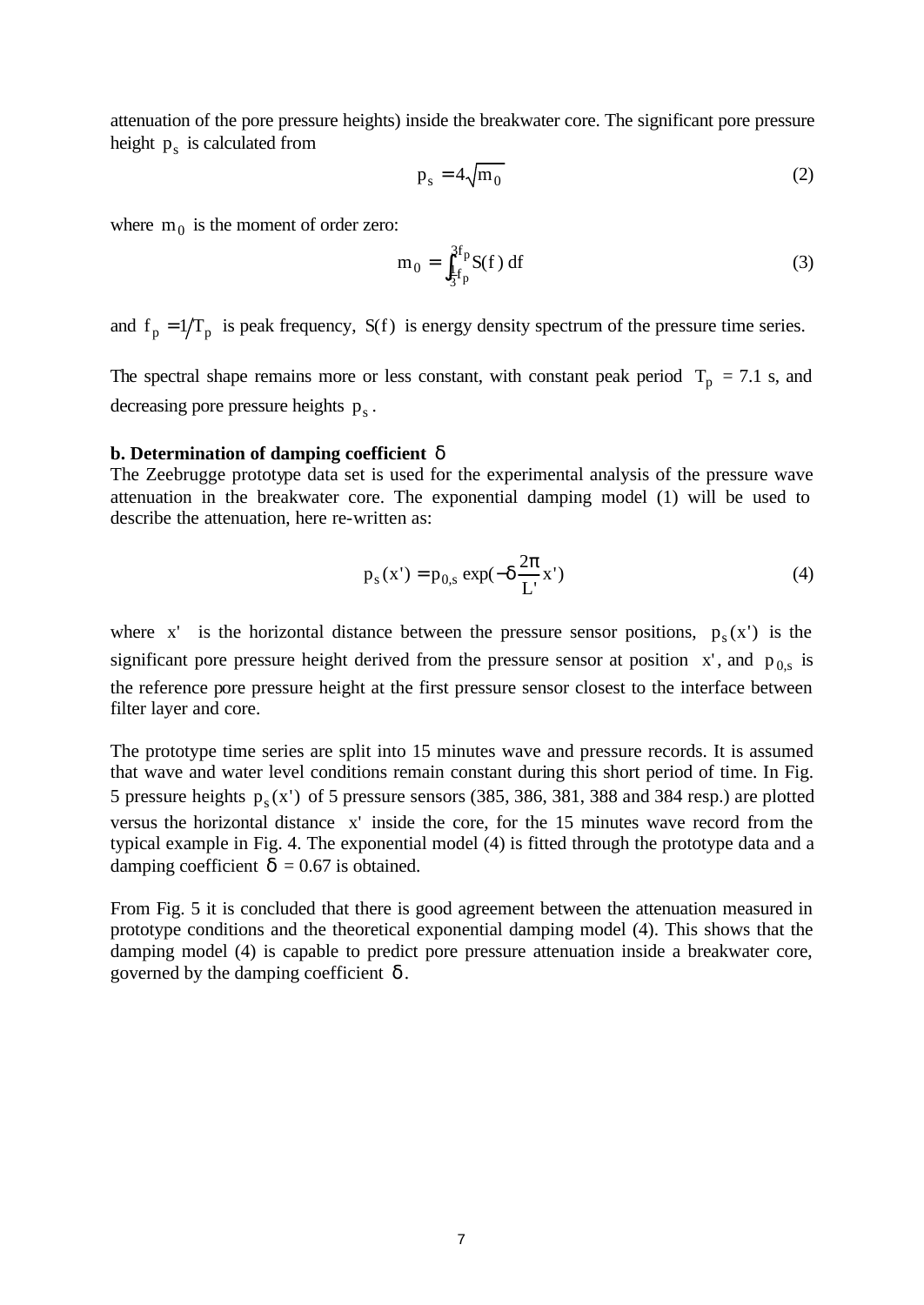

**Fig. 4.** *Typical prototype time series, and corresponding spectra, of wave buoy WR, IRmeter, and pressure sensors (385, 386, 388, 384) at level Z+2.40, for a 15 minutes wave and pressure record during storm 991104. The attenuation of pore pressure heights inside the core is clearly perceptible in the time series and in the spectrum.*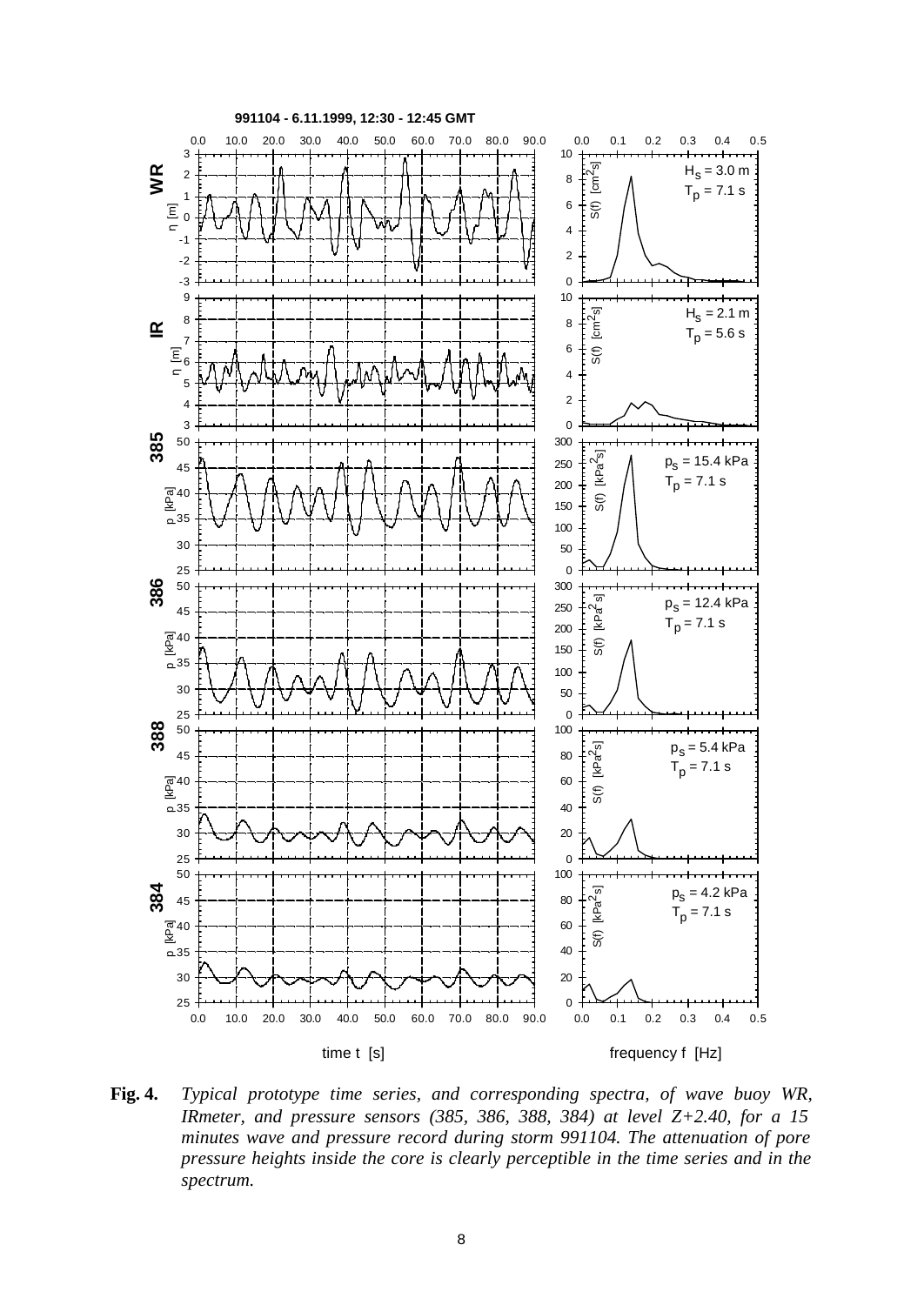

**Fig. 5.** Attenuation of prototype pore pressure heights  $p_s(x')$  and fitting of the damping *model (5), for the pressure sensors installed at the level Z+2.40 m, for a 15 minutes pressure record.*

From a more detailed analysis of all prototype storm data (Troch, 2000), the following important conclusions are derived:

- The damping coefficient  $\delta$  decreases with increasing depth y' between the Mean Water Level (MWL) and the level of pressure sensors.
- The damping coefficient  $\delta$  decreases with increasing wave steepness.
- There is an interesting relationship between the significant wave height  $H_s$  and the significant pore pressure height at the interface between filter layer and core  $p_{0,s}$ , which is found to be independent of depth y':

$$
\frac{p_{0,s}}{\rho_w g} \approx 0.55 H_s \tag{5}
$$

This relationship (5) provides a link (i.e. a constant ratio) between the wave load outside the core and the reference pressure height at the boundary of the core. This also indicates that about 50 % of the energy dissipation already occurs in the armour and filter layers.

### **2.3 Experimental data from large scale physical model tests**

### **2.3.1 Literature review of physical model tests**

Few measurements and results from physical model tests on wave attenuation inside a breakwater core are available in literature, and mostly only qualitative results have been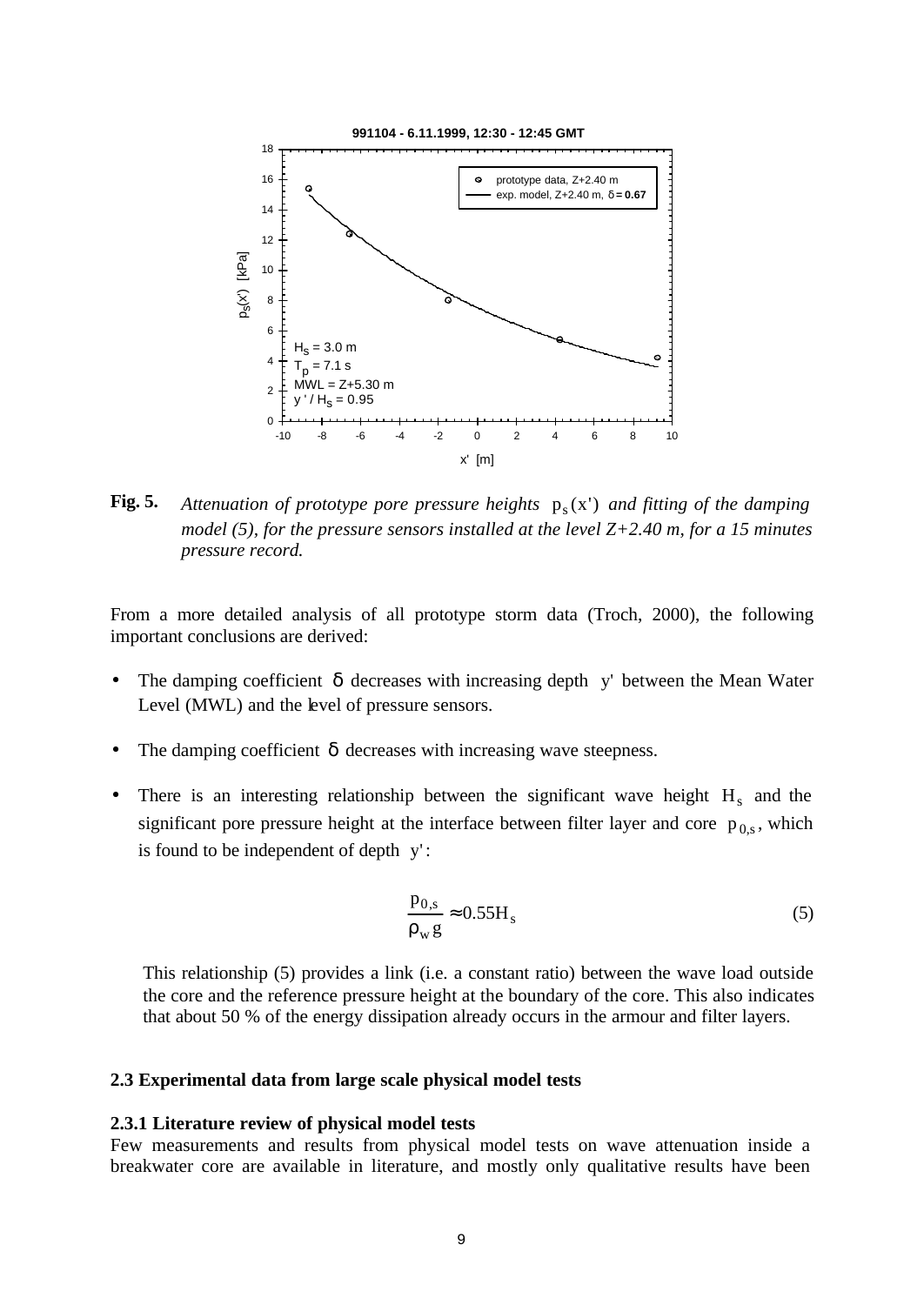reported. There is however one comprehensive data set available from large scale physical model tests carried out in the Large Wave Flume (LWF) at Hannover (Germany), as reported by Bürger et al. (1988) and later on by Oumeraci and Partenscky (1990), and in more detail by Oumeraci (1991). The objective of these physical model tests is the experimental study of the evolution of wave induced pore pressures in the core of a typical breakwater on a scale of about 1:5.

Large scale model testing is expensive, requires huge amounts of material, and is both time and labour intensive. However results from large scale testing are very interesting, compared to conventional small scale tests. In large scale models there are no viscous scale effects affecting porous flow inside the core. Compared to prototype data, in large scale model tests there is better control on wave conditions and both material characteristics and geometry are much better known. In the next section the experimental set-up in the LWF and the results reported by Oumeraci and Partenscky (1990) will be briefly described.

# **2.3.2 Experimental set-up in LWF and reported results**

A conventional rubble mound breakwater made of a core, filter and armour layer, has been built in the LWF (Fig. 6). The structure is instrumented with 20 pressure sensors at different horizontal levels throughout the core and in the filter layer. A detailed description of material characteristics and instrumentation is available in Oumeraci (1991).



**Fig. 6.** *Cross section of the tested rubble mound breakwater in the LWF (Hannover, Germany), and location of instruments for pore pressure measurements (source: Oumeraci, 1991).*

Fig. 7 is an example of how the results from the large scale model tests have been reported by Oumeraci (1991). In this case, the distribution of the maximum excess pore pressure heights p max inside the core, in horizontal, vertical and sloping directions is given for irregular waves  $(T_p = 5.0 \text{ s and H}_s = 0.40, 0.56 \text{ and } 0.68 \text{ m})$ . The definition "excess pore pressure" refers to the dynamic pore pressure solely induced by wave action, and is equal to zero when no waves are present. The pore pressure height is the height of the time-varying pressure signal (cf. wave height derived from surface elevations) measured by the pressure sensors.

Based on their analysis of the large scale data as presented in Fig. 7, Bürger et al. (1988) and Oumeraci and Partenscky (1990) conclude:

The largest energy dissipation occurs already in the armour layer and in the filter layer, and the dissipation increases with increasing wave steepness.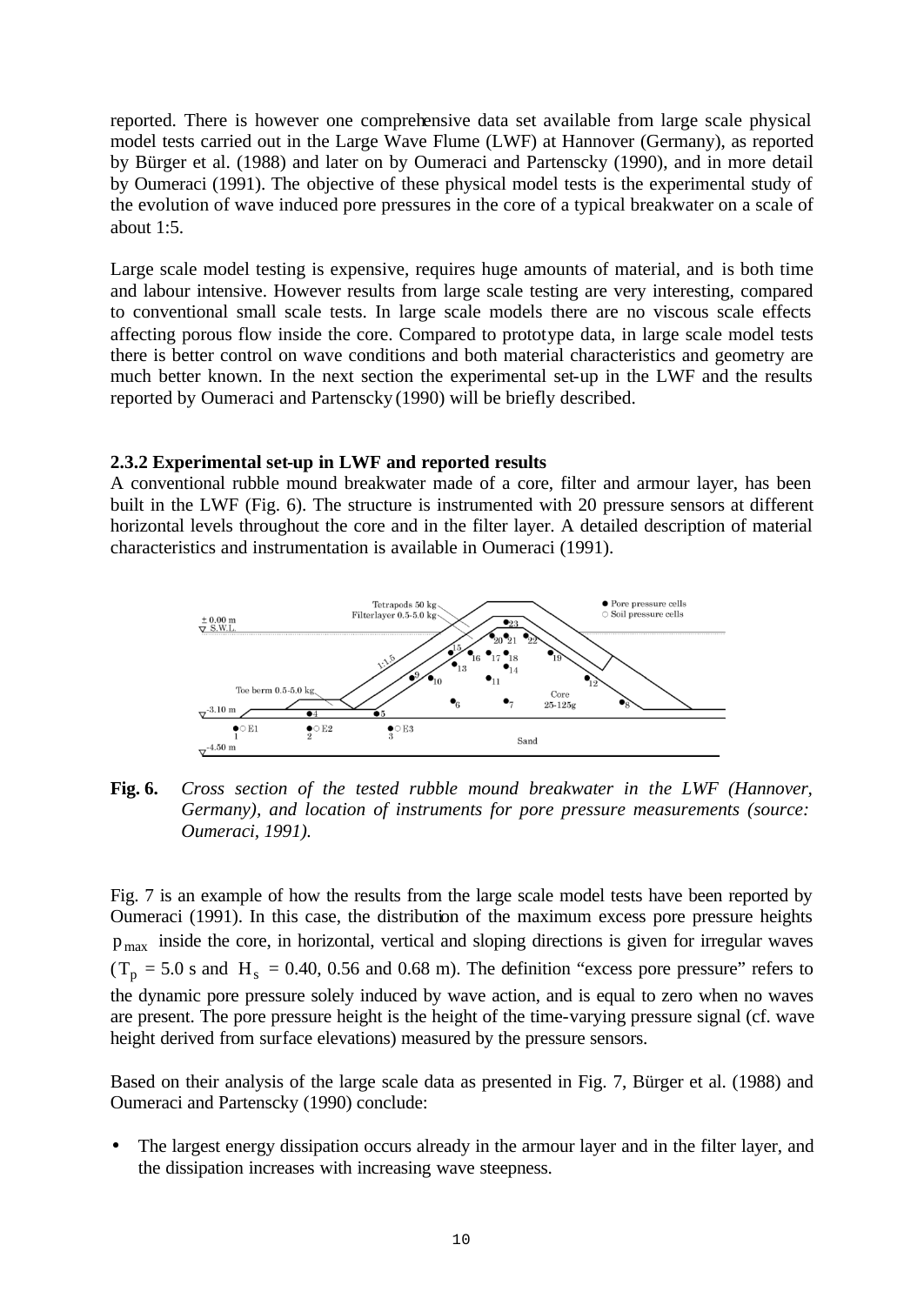

**Fig. 7.** *Example of reported results from Oumeraci (1991), with (a) horizontal, (b) vertical and (c) sloping distribution of maximum pore pressure height*  $p_{max}$ *, for irregular wave attack with*  $T_p = 5.0$  *s and*  $H_s = 0.68$ , 0.56 *and* 0.40 *m resp.* 

The maximum pore pressure heights attenuate exponentially in horizontal direction inside the core, so the damping model (1) may be applicable. The attenuation decreases with increasing distance from the MWL (Fig. 7.a). These observations suggest that the damping coefficient  $\delta$  is a function of y', the distance between MWL and the horizontal level where the attenuation is considered.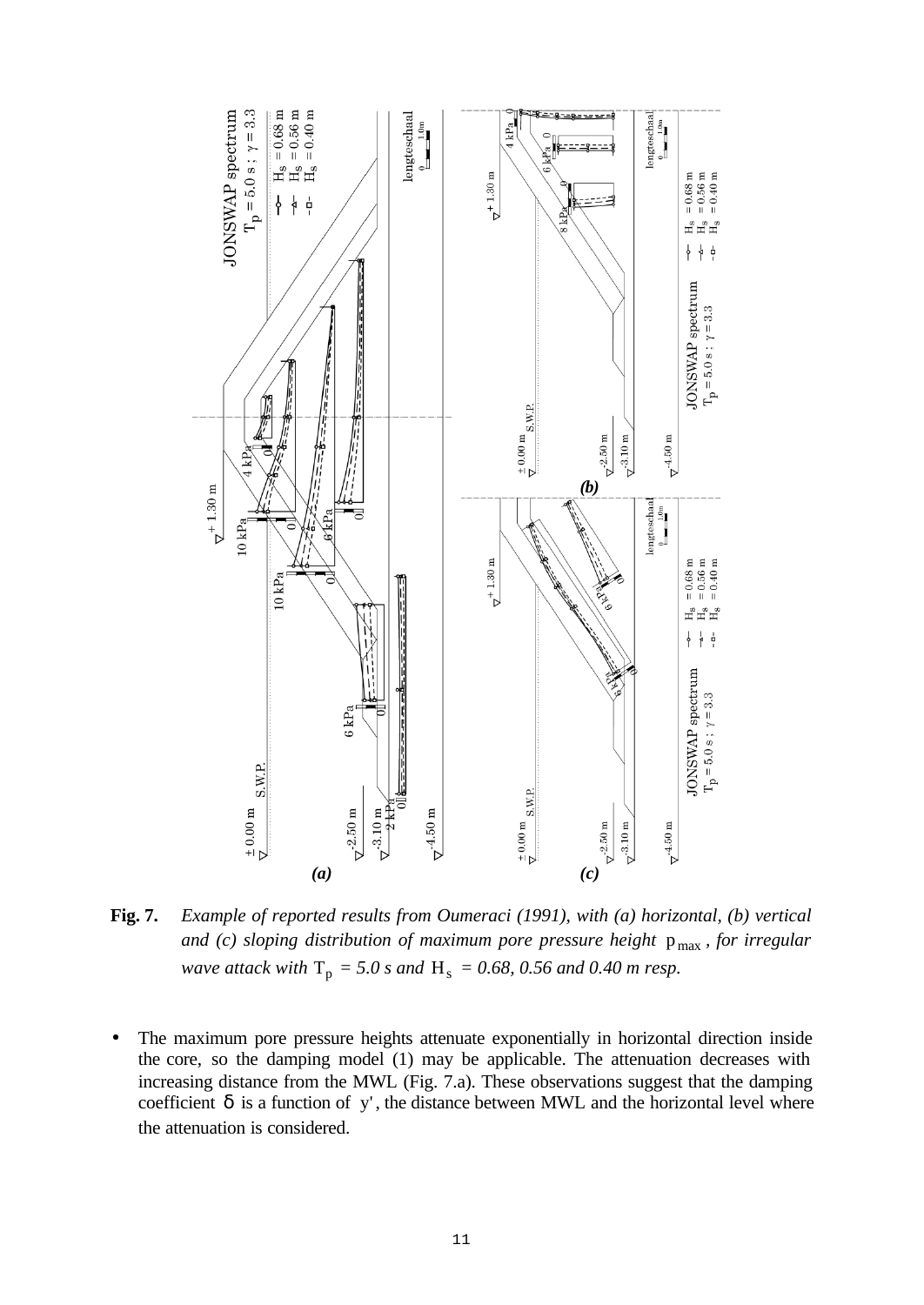- There is only little attenuation of maximum pore pressure heights in vertical direction (Fig. 7.b).
- The distribution of maximum pore pressure heights along the interface between filter layer and core (and along lines parallel to this interface) is approximately constant (except very close to the MWL). The magnitude of the constant pore pressure heights is dependent on the position of the sloping line inside the core (Fig. 7.c).

Oumeraci and Partenscky (1990) analyse the distribution of the maximum pore pressure heights in the horizontal direction inside the core of the breakwater, using pressure measurements from sensors PC 15 till PC 19 (Fig. 8). The vertical distance y' between MWL and position of sensors is 0.7 m. They present the ratio  $p_{max}(x')/p_{0,max}$  versus the non-dimensional distance  $x/L'$  between pressure sensors, where  $p_{max}(x')$  is the maximum pore pressure height at position x', and  $p_{0,max}$  is the reference pore pressure height from sensor PC 15. Note that PC 15 is located inside the filter layer.

The theoretical model (1) is fitted through the data from all tests, and one global damping coefficient  $\delta = 2.0$  is obtained.

From the analysis and the results presented in literature and summarised in this section, it is concluded that only few data on pore pressure attenuation have been reported. Moreover, the analysis of the large scale data set does not include a detailed study of the variation of damping coefficient  $\delta$  as a function of the wave characteristics and the core material characteristics. Only one global constant value  $\delta = 2$  is reported, calculated as average value from all data (see Fig. 8).



**Fig. 8.** *Horizontal distribution of maximum pore pressure heights, and fitting of the linear damping model (1) resulting in damping coefficient* δ *= 2.0 (source: Oumeraci and Partenscky, 1990).*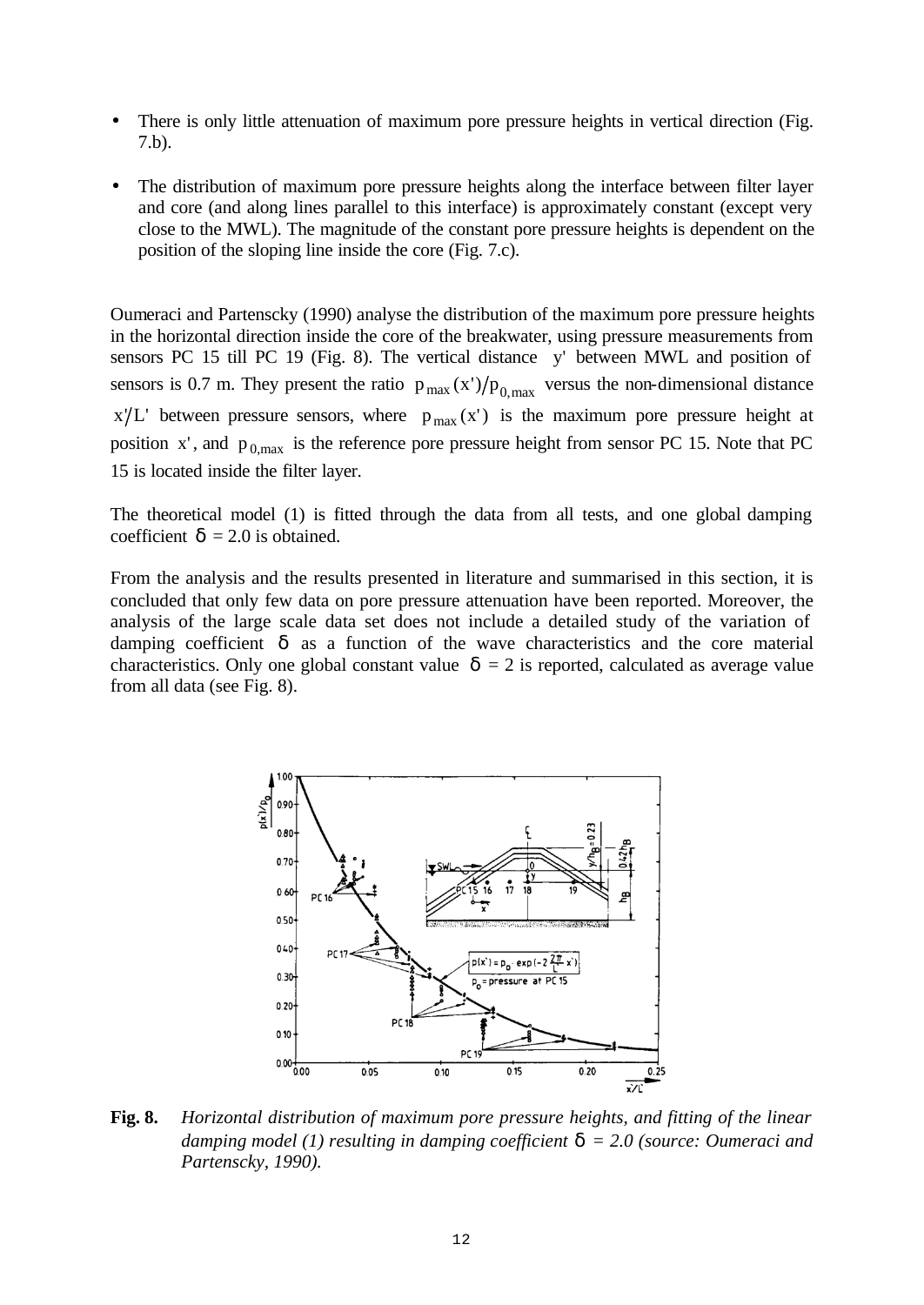In the next section, the large scale data set will be re-analysed in more detail with particular attention to the description of the damping coefficient  $\delta$  as a function of the most important parameters that describe the attenuation of pore pressures inside the breakwater core. When this goal will be achieved, it will be possible to predict the wave attenuation, which would be very useful for other applications, as stated in the introduction.

#### **2.3.3 Analysis of large scale data set**

#### **a. Determination of damping coefficient d**

Based on Oumeraci's (1991) large scale data set, as presented in Fig. 7, the pore pressure height distributions have been re-analysed for three peak periods  $T_p = 4.0$ , 5.0 and 6.0 s, at three depths  $y' = 0.1$ , 0.7 and 1.7 m. For each peak period, three significant wave heights H<sub>s</sub> have been used. This way, 9 graphs are generated showing the horizontal distribution of the maximum pore pressure heights  $p_{max}(x')$  as a function of the parameters y', H<sub>s</sub> and T<sub>p</sub>. Fig. 9 includes three such graphs, as an example, for  $T_p = 5.0$  s (i.e. for the data presented in Fig. 7).

For each depth y', the damping model (1) is fitted through the data, using the form:

$$
p_{\text{max}}(x') = p_{0,\text{max}} \exp(-\delta \frac{2\pi \sqrt{1.4}}{L_p} x')
$$
 (6)

The solid lines in the graphs of Fig. 9 indicate the fitted damping model (6). The resulting damping coefficients  $\delta$  are displayed in the same graphs.



**Fig. 9.** *Horizontal distribution of maximum pore pressure heights*  $p_{max}(x')$  *as a function of the parameters* y' and  $H_s$  *for*  $T_p = 5.0$  *s* (derived from Fig. 7), and fitting of the *damping model (1) resulting in damping coefficients* δ *.*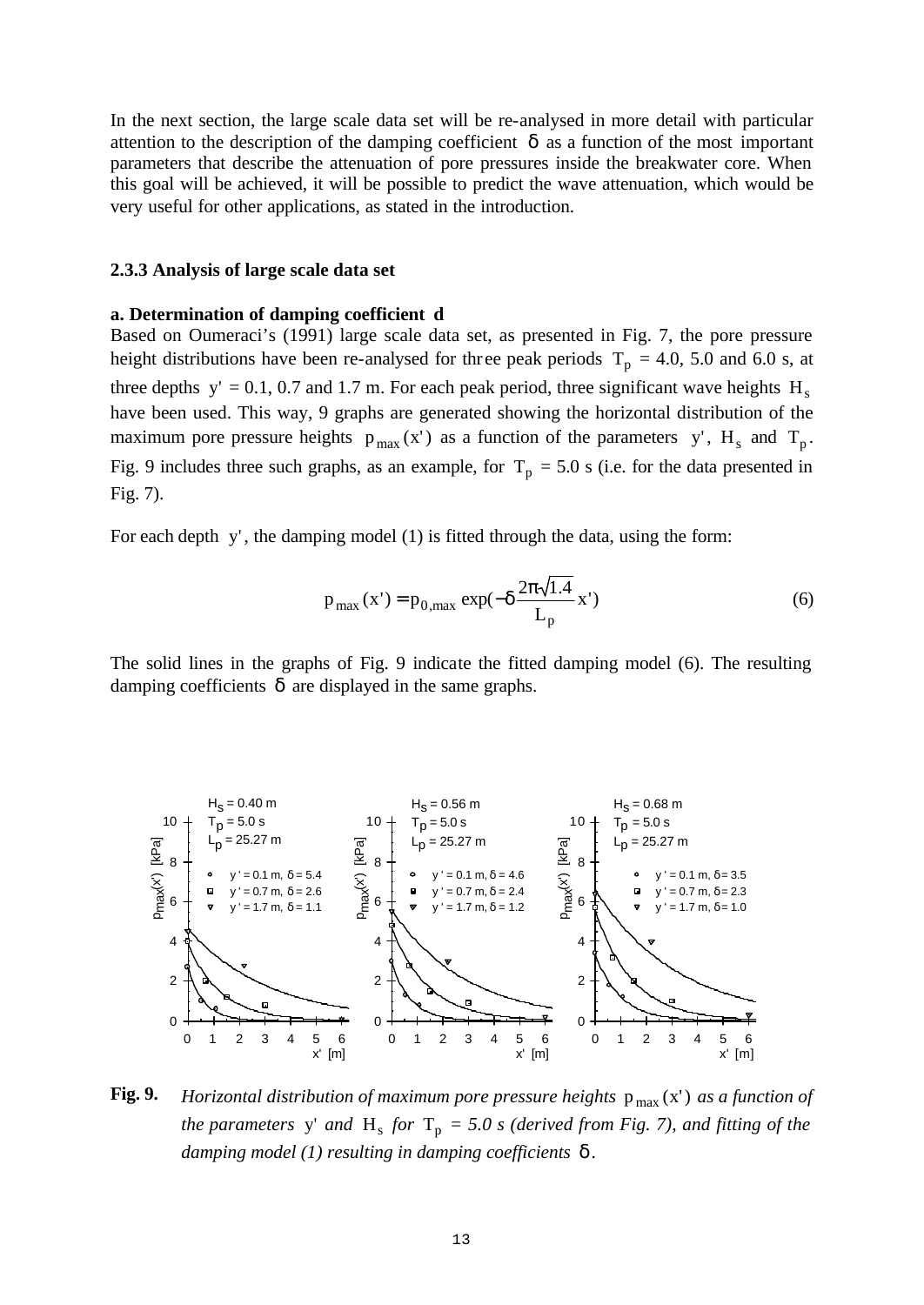The resulting damping coefficients  $\delta$  for all available large scale tests and a detailed analysis of the influence of the parameters y',  $H_s$  and  $T_p$  on  $\delta$  are described in Troch (2000). Here the main conclusions will be repeated:

- $\delta$  decreases with increasing depth y', for constant wave height  $H_s$  and constant wave period  $T_p$ ;
- $\delta$  decreases with increasing wave height  $H_s$ , for constant depth y' and constant wave period  $T_p$ ;
- $\delta$  increases with increasing wave period  $T_p$ , for constant wave height H<sub>s</sub> and constant depth y' .

These conclusions are in agreement with the qualitative conclusions from Oumeraci and Partenscky (1990). However, their average value  $\delta = 2.0$  is now described in more detail. The use of a maximum pore pressure height  $p_{max}(x')$  is statistically less reliable and less representative than a significant value  $p_s(x')$ , calculated using (2). Also practical engineering applications will prefer the use of  $p_s(x')$  as the significant value in a distribution is a widely used design parameter. The determination of the damping coefficient is invariant with respect to the choice of characteristic pore pressure height: the relative attenuation remains constant. So from here on only the significant pore pressure height  $p_s(x')$  will be used. The relationship between maximum pore pressure height and significant pore pressure height is estimated from the assumption that pore pressure heights are Rayleigh distributed (Goda, 1985):

$$
p_{\text{max}} = \left(\sqrt{\frac{\ln N}{2}} + \frac{0.577}{\sqrt{8 \ln N}}\right) p_s \tag{7}
$$

where the number of waves N is around 2000, so equation (7) reduces to

$$
p_s = 0.59p_{\text{max}} \tag{8}
$$

#### **b. Relationship between wave height and pore pressure height**

Again it is possible to propose a relatively simple relationship between the characteristic wave load (i.e. H<sub>s</sub>) and the reference pore pressure height at the interface between the filter layer and the core (i.e.  $p_{0,s}$ ). First of all, it provides an estimate of the energy dissipation that occurs in armour and filter layer which is about 50 %. Also the reference pore pressure height is the starting point for the determination of the attenuation of the pore pressures inside the core of the breakwater. The observation that the pore pressure height  $p_{0,s}$  is constant along the interface makes this relationship with  $H<sub>s</sub>$  very simple. From a detailed analysis of the large scale data set, Troch (2000) proposes for practical applications: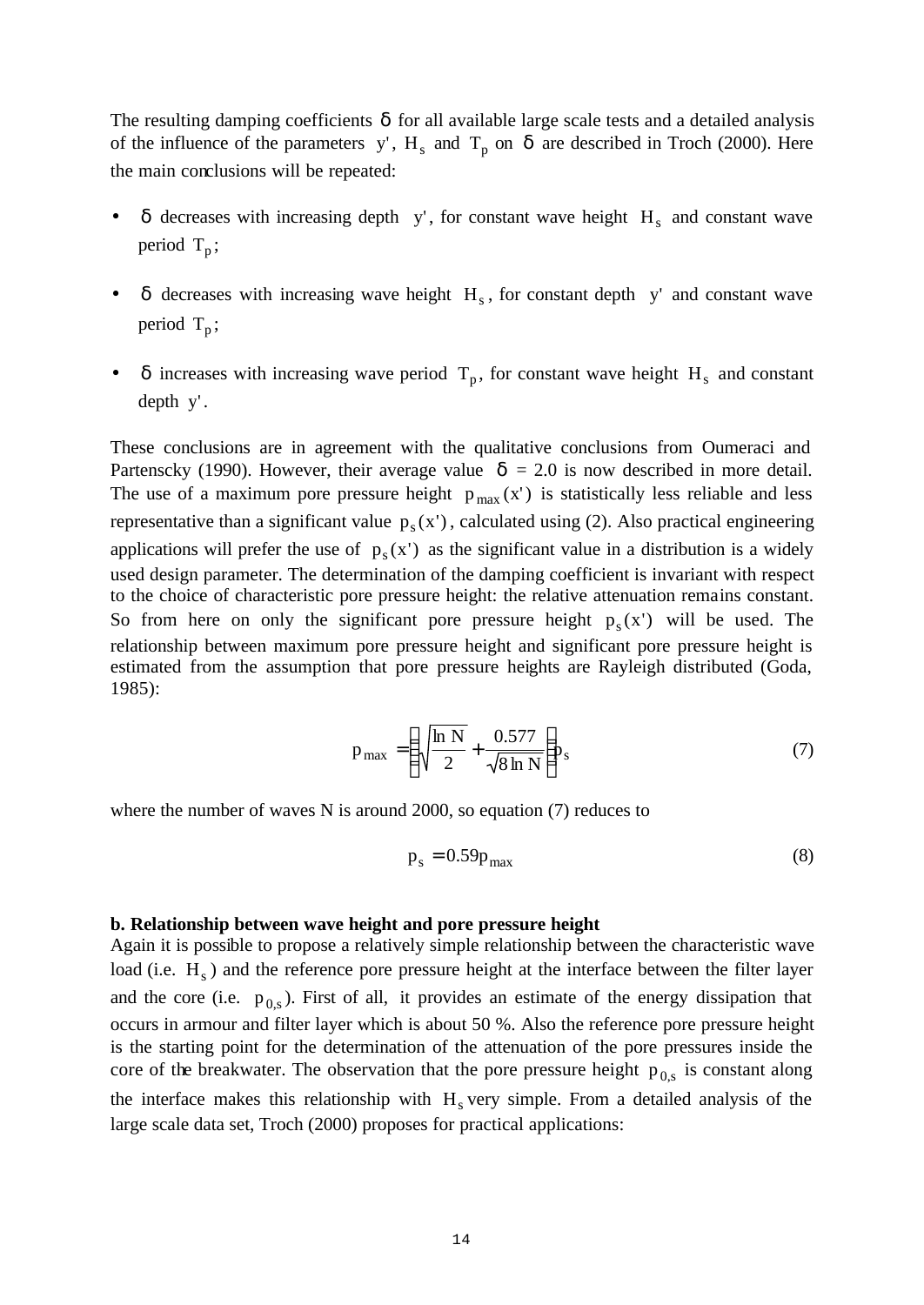$$
\frac{p_{0,s}}{\rho_w g} \approx 0.55 H_s \tag{9}
$$

#### **c. Simple expression for damping coefficient d**

Based on the results from the extended analysis of the large scale data and based on the conclusions from Fig. 9, an expression for the damping coefficient  $\delta$  as a function of the most important parameters  $H_s$  and  $T_p$  (wave conditions), y' (position in core) and porosity n (core material characteristics) is developed (Burcharth, Liu and Troch, 1999). The proposed expression for  $\delta$  is:

$$
\delta = a_{\delta} \frac{n^{\frac{1}{2}} L_p^2}{H_s b}
$$
 (10)

From this linear relationship (10) between the damping coefficient  $\delta$  and the nondimensional parameter  $n^{\frac{1}{2}} L_p^2/H_s$  b  $^{\overline{2}}$   $\mathrm{L}^{2}_{\mathsf{p}}$ 1 , it follows that  $\delta$  increases :

- with increasing porosity n of the core material (rock);
- with increasing wave period  $T_p$  (included in  $L_p$ );
- with decreasing wave height  $H_s$ ;
- with decreasing width b of the core at depth y' below MWL.

Fig. 10 shows the fitting of the linear relationship (10) to all damping coefficients δ derived from the large scale data set, from where the slope  $a_{\delta}$  is obtained as (Troch, 2000):

$$
a_{\delta} = 0.0140\tag{11}
$$

Good agreement is observed, especially for smaller  $\delta$  - values. For higher  $\delta$  - values ( $\delta > 3.0$ ) the deviation increases. However these data points are derived from pressure measurements at the depth  $y' = 0.1$  m which is too close to the MWL for accurate pressure measurements. Indeed the pressure waves that propagate into the breakwater core are too much influenced by the vicinity of the free water surface. It is therefor better not to use these  $\delta$ -values higher than 3. These will be disregarded in the subsequent analysis.

### **2.4 Development of calculation method for pore pressure attenuation**

#### **2.4.1 Comparison between prototype data and large scale data**

Based on the analysis in previous sections and the subsequent results of Zeebrugge prototype data and large scale data, a calculation method for the attenuation of pore pressure heights will be developed here. First a comparison between the results of the experimental study from both data sets is made:

The theoretical exponential damping model (1) is valid for both data sets, and corresponding damping coefficients  $\delta$  have been obtained by fitting (1) to the data sets.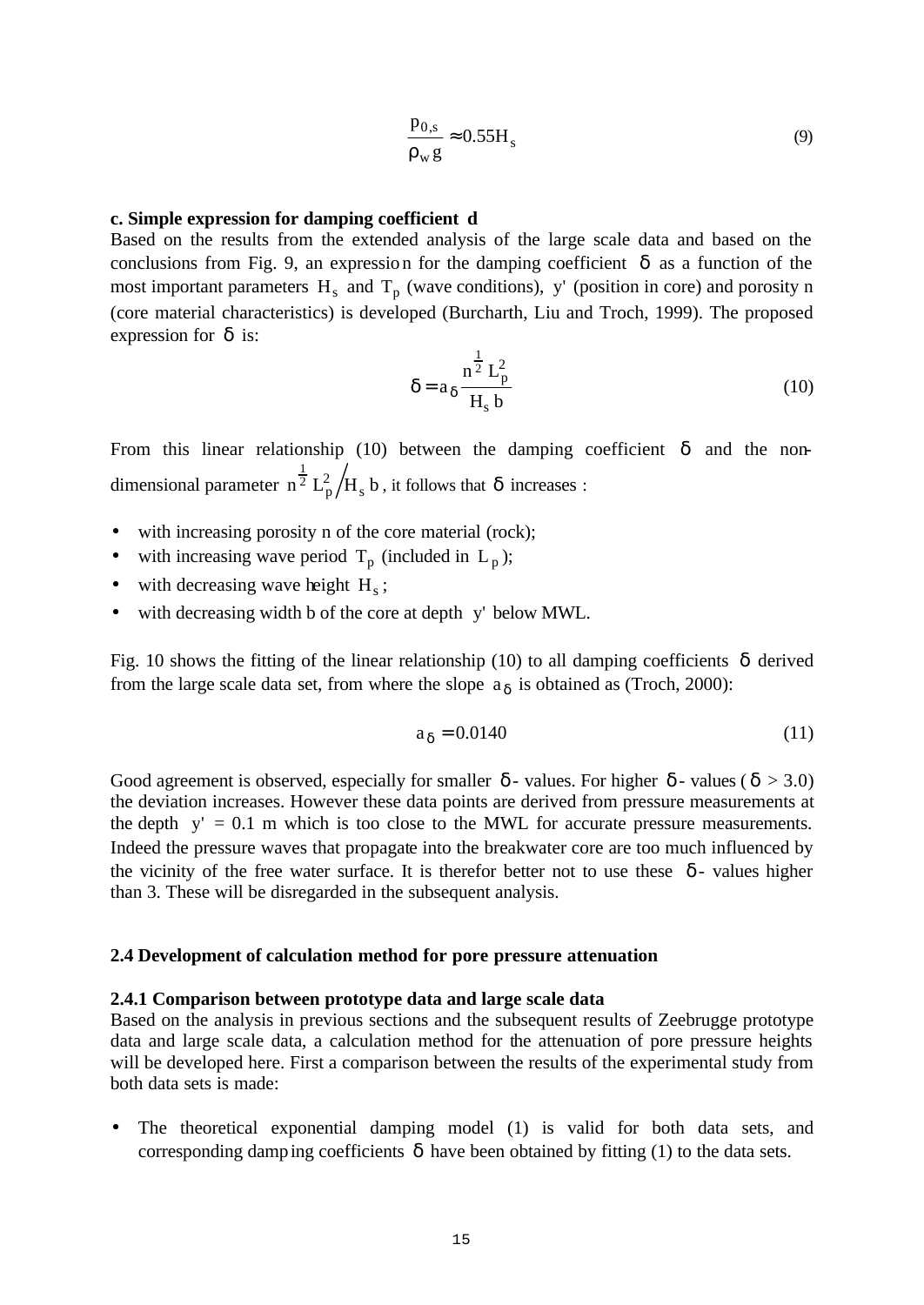

**Fig. 10.** *Derivation of linear relationship (10) between damping coefficient* δ *and the four parameters wave height*  $H_s$ , wave period  $T_p$ , depth y' and porosity **n**, based on the *large scale data set from LWF.*

- The constant relationship  $(5)$  or  $(9)$  holds for both data sets, and is based on the observation that the reference pore pressure height is constant along the interface between filter layer and core:  $p_{0,s} \approx$  cte.
- A simple expression (10) for the damping coefficient  $\delta$  is obtained from fitting through the large scale data. When using both the large scale data (rejecting  $\delta$  - values > 3.0) and the prototype data for the determination of the slope of the expression (10), a linear fitting yields (Fig. 11):

$$
a_{\delta} = 0.0123\tag{12}
$$

From Fig. 11 it is concluded that there is a good agreement between the large scale LWF data set, the Zeebrugge prototype data set and the linear relationship (10). Due to the inclusion of the prototype data and the rejection of damping coefficients  $\delta > 3.0$  (this corresponds to the criterion y'/H<sub>s</sub> < 0.85), the slope decreases slightly from  $a_{\delta} = 0.0140$  down to  $a_{\delta} = 0.0123$ . The range of the data points on both axes is much smaller for the prototype data than for the large scale physical model data. This means that the prototype data are usable for validation or verification purposes rather than for detailed parametric analysis. In a physical model it is much easier to obtain the total range of wave parameters simply by adjusting the wave paddle and the water depth.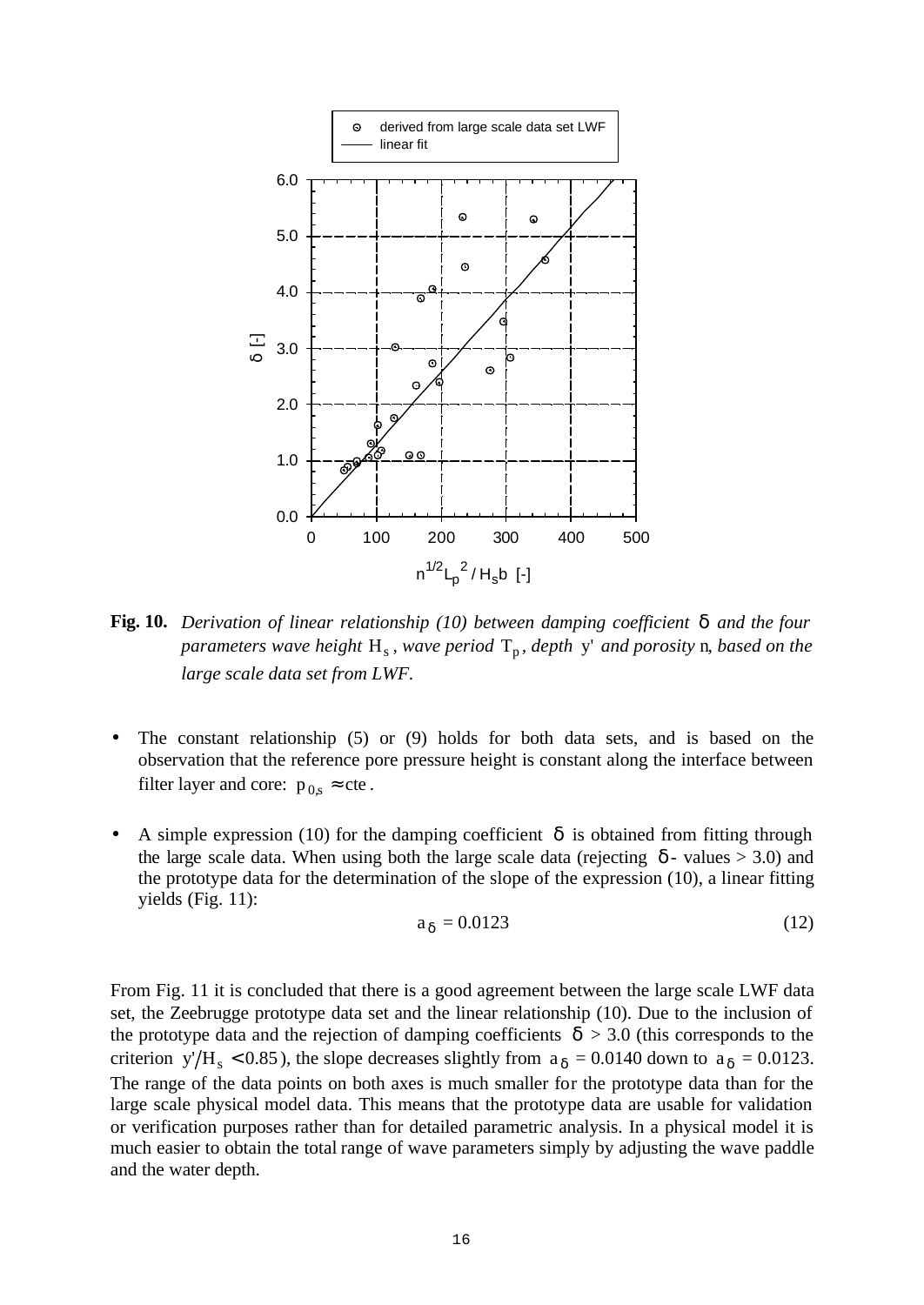

**Fig. 11.** *Derivation of linear relationship (10) between damping coefficient* δ *and the four*  parameters H<sub>s</sub>, T<sub>p</sub>, y' and n, based on the large scale data set from LWF and on *the Zeebrugge prototype data set.*

# **2.4.2 Calculation method for the attenuation of pore pressure heights inside a rubble mound breakwater core**

The conclusions from the experimental study of both data sets are synthesised into a relatively simple but practical and reliable calculation method. This method predicts the distribution and attenuation of the pore pressures at each location inside the core of a rubble mound breakwater, and is based on a limited number of input parameters. These four input parameters are considered to be the most important parameters influencing the pore pressures. Moreover these are easy to estimate during the design process.

The consecutive steps of the calculation method are listed here and are presented in Fig. 12.

- First the wave climate is determined, i.e. the significant wave height  $H_s$  and the peak wave period  $T_p$  in water depth d in front of the breakwater. The wave length  $L_p$  is calculated using the dispersion relationship from linear wave theory.
- Due to the considerable energy dissipation that occurs in armour and filter layers, only about 55 % of wave energy arrives at the interface between filter layer and core. Moreover the pore pressure height along the interface  $p_{0,s}$  is constant and not dependent on y'.

These conclusions are represented by using the expressions  $\frac{10^{18}}{20^{18}} \approx 0.55H_s$ w  $\frac{0,s}{s} \approx 0.55H$ g p ≈ ρ (9), and  $p_{0,s} \approx cte$ .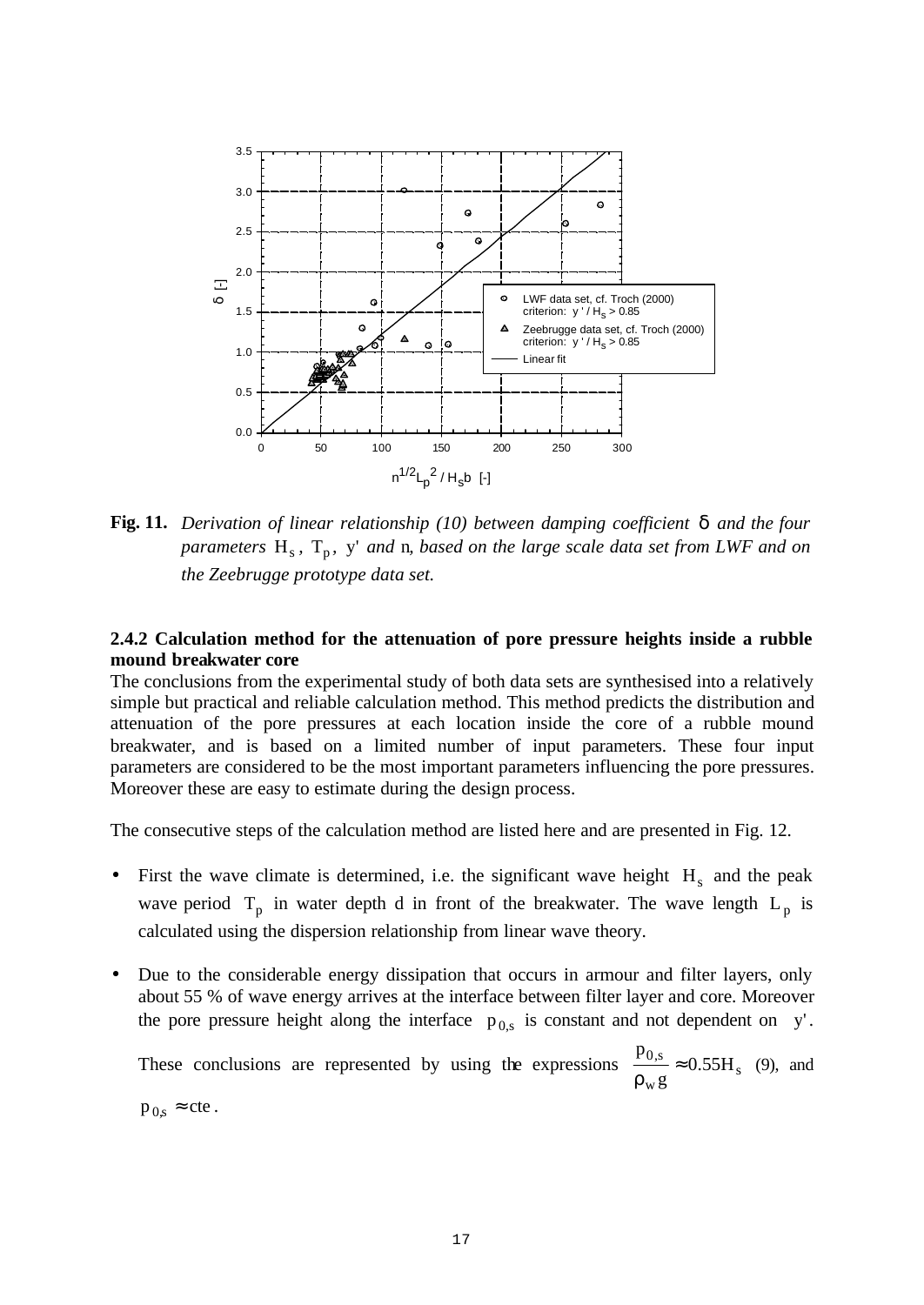

**Fig. 12.** *Definition sketch for the proposed calculation method for the determination of the distribution and attenuation of pore pressure heights inside a rubble mound breakwater core.*

The attenuation of the pore pressure heights in horizontal direction is expressed by the exponential damping model  $p_s(x') = p_0$ ,  $exp(-\delta \frac{2\pi}{x})$ L'  $p_s(x') = p_{0,s} \exp(-\delta \frac{2\pi}{l} x')$  (4), and the damping coefficient that has to be used is calculated from the simple expression  $H_s b$  $n^2$  L a s 2 <sup>2</sup>  $L_p^2$ 1  $\delta = a_{\delta} \frac{\overline{a} - \overline{b}}{\overline{b} + \overline{b}}$  (10), where  $a_{\delta}$  $= 0.0123(12)$ .

The calculation method is not applicable in areas where  $y/H_s < 0.85$  due to the presence of the free surface. The calculation method does not take into account the phreatic set-up of the internal water table neither the hydrostatic pressure.

The proposed calculation method is very useful in applications where the knowledge of the pore pressure distribution is important, such as in the slope stability analysis. Another new application that becomes available, is the distorted scaling of the breakwater core in a small scale physical model test in order to reduce viscous scale effects. This new scaling method is based on Froude scaling of flow fields rather than of length scales, and makes use of the expected pore pressure distribution in the core (Burcharth, Liu and Troch, 1999). The new scaling method is an improvement of the well-known Juul Jensen and Klinting scale distortion method (1983).

### **3 Numerical modelling of pore pressure attenuation**

# **3.1 Development of a numerical wave flume VOFbreak<sup>2</sup>**

In the previous sections the attenuation of the pore pressures inside a rubble mound breakwater have been studied experimentally using prototype data and large scale physical model data. Another tool to study this phenomenon is the numerical modelling of the wave interaction with the breakwater. Such a numerical study of the wave interaction and the induced pore pressures is also carried out. The main results with respect to the pore pressure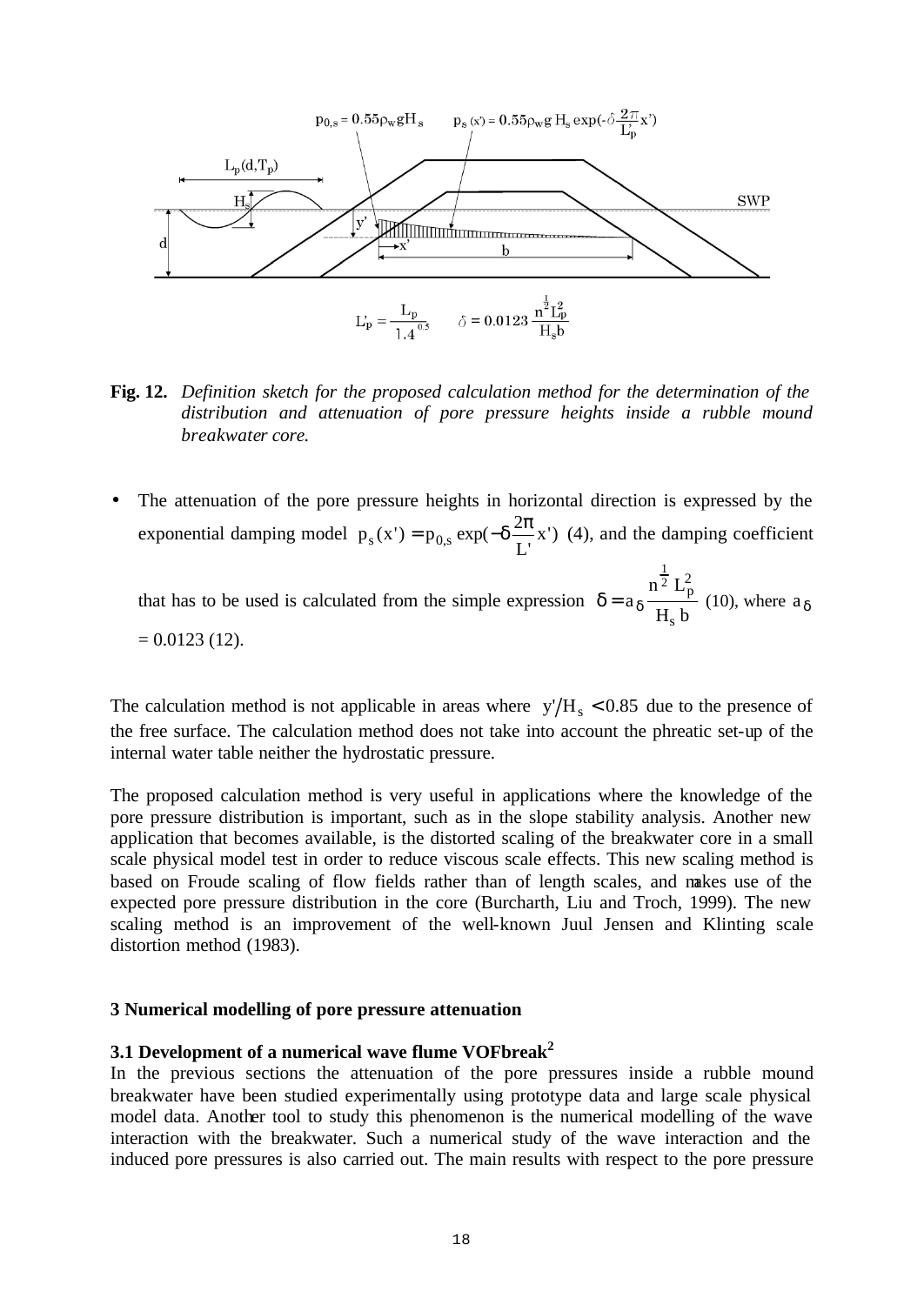attenuation inside the breakwater core will be described here and will be compared to the results from the experimental study.

The numerical modelling is carried out using a numerical wave flume, called VOFbreak<sup>2</sup> (Troch, 1997). It is based on the original SOLA-VOF code capable to compute free surface flow when the fluid domain becomes multiply connected (Hirt and Nichols, 1980). Incompressible Newtonian fluid with uniform density is assumed in the vertical plane (two dimensional), governed by the Navier-Stokes equations and the continuity equation. The Volume Of Fluid (VOF) method is used for the treatment of the free surface configuration. Finite difference solutions are obtained on an Eulerian rectangular mesh in Cartesian geometries.

A number of modifications have been implemented into the original code in order to allow the simulation of the wave interaction with a rubble mound breakwater:

- Porous Flow Model: The governing Navier-Stokes equations are extended, to include the simulation of porous flow inside the permeable core of the breakwater, using Forchheimer flow resistance terms.
- Wave Boundary Conditions: A number of wave boundary conditions are implemented. Incident waves are generated using boundary wave generation. Linear wave theory is applied at the boundary of the computational domain to provide the surface elevation and the velocity components of the incident wave at the boundary. For absorption at the boundary of reflected waves, the active wave absorbing technique AWAVOF is used (Troch and De Rouck, 1999). This new numerical boundary condition is based on an active wave absorption system that is well known already for physical wave flume application using a wave paddle. Velocities are measured at one location inside the computational domain. The reflected wave train is separated from the wave field in front of the structure by means of digital filtering and subsequent superposition of the measured velocity signals. This way an additional incident wave train is determined in order to absorb the reflected wave train. The AWAVOF method is optimised for efficient use in a numerical wave flume and applies to regular and irregular waves.
- Code Portability: The code is implemented using ANSI C, providing general computer compatibility, and providing a flexible code structure for adaptations with little effort. A series of post-processing tools has been developed, using Tcl/Tk for the visualisation, processing and interpretation of the computed results. Numerical instrumentation for the acquisition of relevant phenomena (wave height, run-up level, pore pressure, surface elevation, ...) is included for easy access to calculated data.

These modifications allow the numerical modelling of the wave induced pore pressure attenuation inside a breakwater core. The detailed description of the theoretical background and the implementation of the modifications are reported in Troch (2000). Before the numerical simulation of the wave interaction is started, a detailed validation process has to be carried out using physical model data. The results from this validation are described briefly in the next section.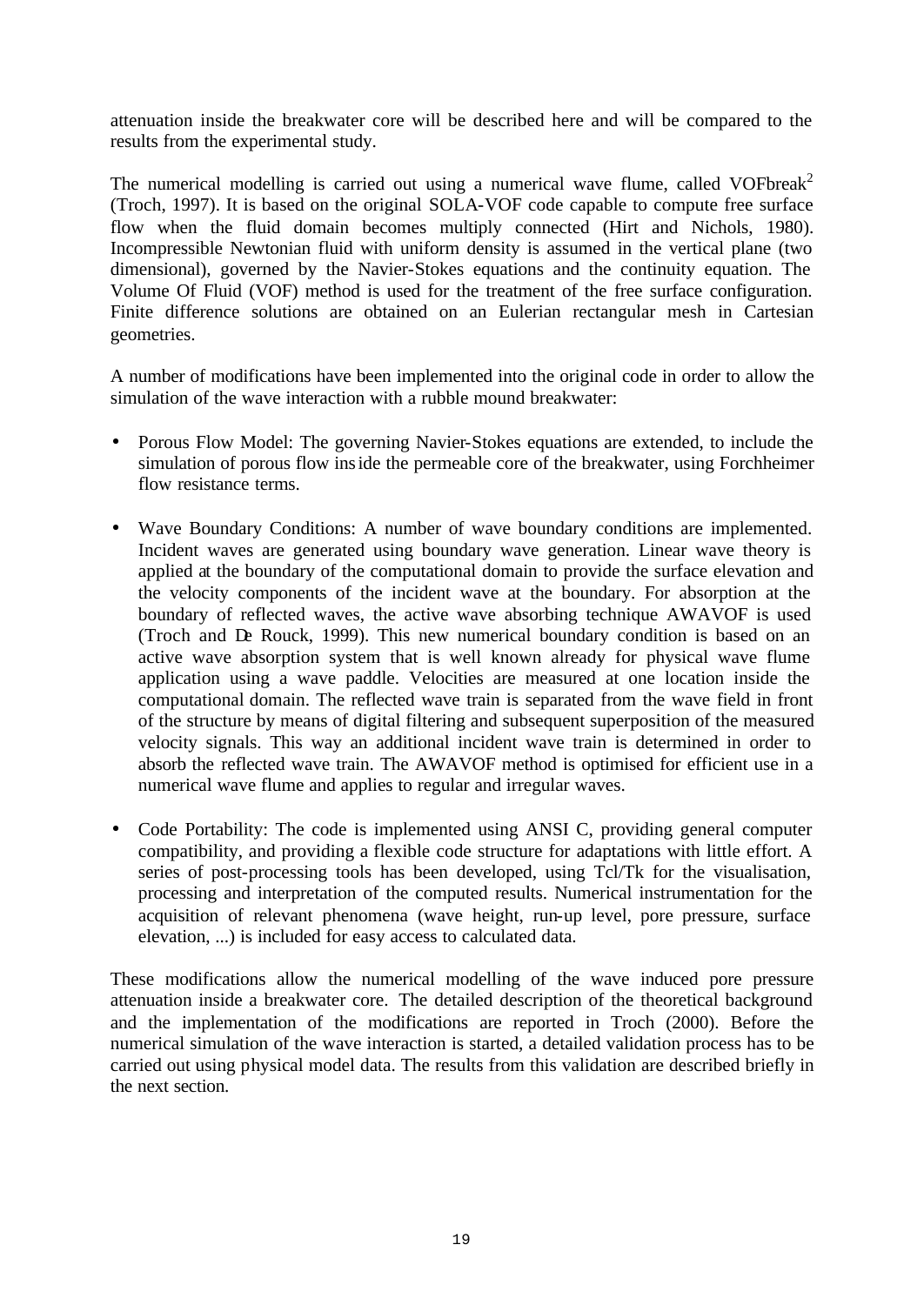### **3.2 Validation of numerical wave flume using physical model tests**

Physical model test data have been acquired in a wave flume at Aalborg University (Denmark) in 1997 for the validation of the wave interaction with a breakwater. The test setup included a relatively simple breakwater lay-out with a vertical front wall and a core of homogeneous rock (porosity n = 0.426, mean grain size  $d_{50} = 0.0181$  m), Fig. 13.



**Fig. 13.** *Geometry of the wave flume set-up, with wave generation and absorption at the left boundary (x = 0) and the breakwater near the right boundary.*

The validation process aims at comparing the reflection, run-up, transmission and pore pressures from both the physical model and the numerically simulated equivalent model for the same geometry, material characteristics and wave conditions. In this section, only a comparison with respect to the pore pressures will be discussed. A comparison for the other processes is available in Troch (2000).

The numerically calculated pore pressures inside the core are compared with the pore pressure measurements from the physical model at five positions on two horizontal levels. Fig. 14 shows an example of the validation results for one test (reg10h), at two horizontal levels y' resp., for incident regular waves  $(H = 0.06 \text{ m}, T = 1.80 \text{ s})$ . In this case the viscous friction term is neglected and only turbulent friction losses are accounted for in the Forchheimer porous flow resistance model.



**Fig. 14.** Distribution of pore pressure heights  $p(x')$  versus position x', for two levels at *resp. depth* y' *= 0.10 m and* y' *= 0.20 m, calculated from physical model tests (exp) and numerical simulations (num) resp., for test reg10h.*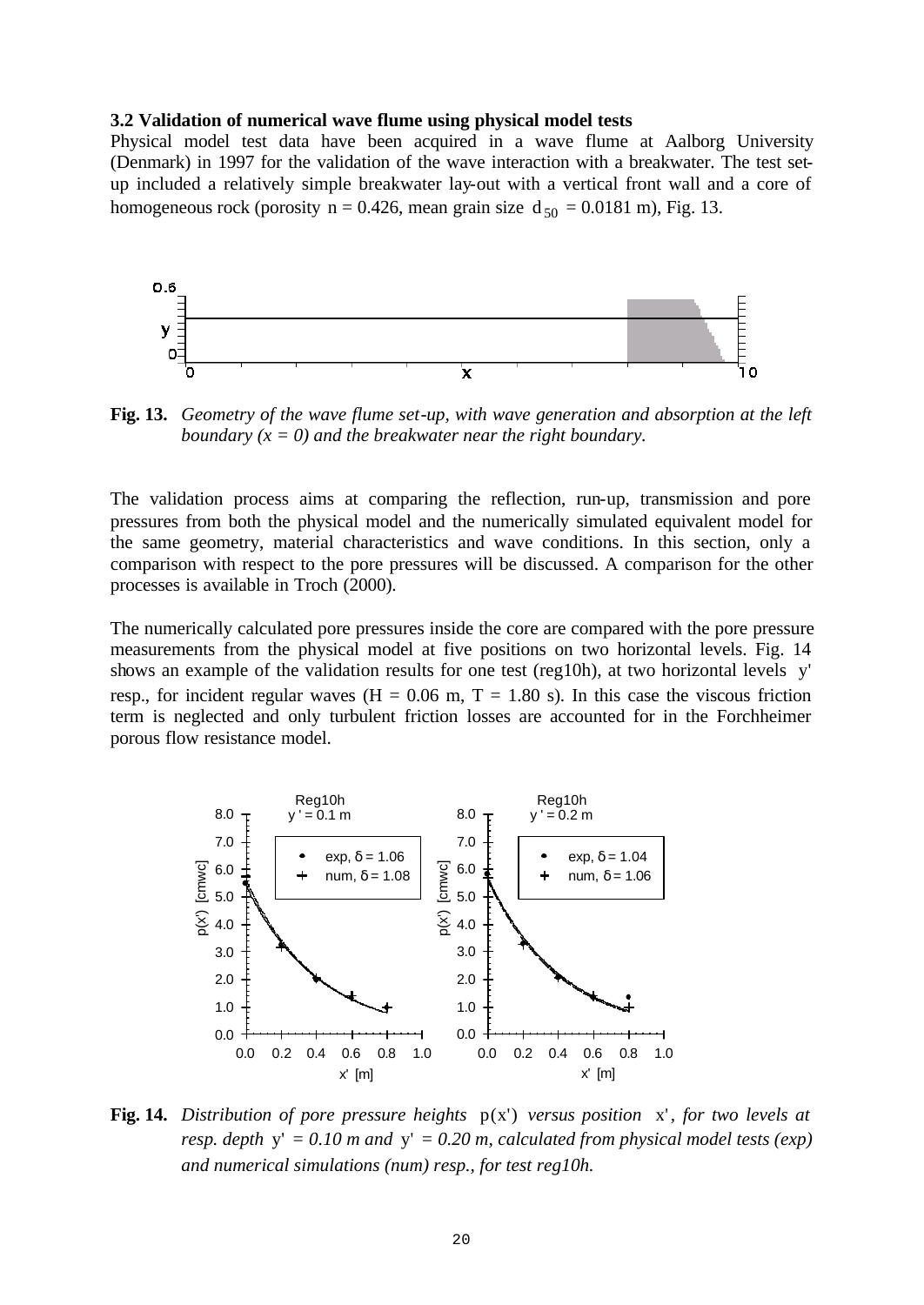The solid and dashed lines in Fig. 14 indicate the fitted exponential damping model (1) through the experimental and the numerical data resp., from where the damping coefficient  $\delta$ is obtained and plotted in Fig. 14. It is clear from Fig. 14 that very good agreement is found between the physical model test data and the numerically calculated data.

From these results (in fact from a much more detailed validation analysis, see Troch, 2000) it is concluded that the numerical model VOFbreak<sup>2</sup> is capable of simulating the wave interaction with a simple breakwater.

# **3.3 Numerical modelling of wave interaction with breakwater**

Finally a breakwater with a more conventional geometry will be used for a numerical modelling of the wave interaction. The resulting pore pressures will be analysed and compared to the results from the experimental analysis.

The Zeebrugge prototype breakwater is tested in the numerical wave flume VOFbreak<sup>2</sup>. A number of approximations have been used. The bathymetry in front of the breakwater is simplified by using a constant water depth  $d = 8.0$  m. The incident waves are regular waves with wave height  $H = 3.0$  m and wave period  $T = 8.0$  s. The AWAVOF wave absorption system is switched on. The considerable energy dissipation in the armour and filter layers is modelled by using a layer on top of the breakwater core with higher permeability than the core material.

Fig. 15 shows the numerical set-up with the wave generation/absorption system AWAVOF at the left boundary  $(x = 0$  m) and the Zeebrugge breakwater with simplified geometry near the other boundary. At the right boundary  $(x = 160 \text{ m})$  a passive wave absorption system is installed. The simulation is started from still water conditions.

The cell dimensions are  $\Delta x = 0.50$  m and  $\Delta y = 0.40$  m in x and y-direction resp., resulting in 323 x 43 cells for the complete computational domain. The total simulation time is set to 200 s with a time step of  $\Delta t = 0.005$  s. The calculations took 4 hours on a Pentium III PC.

Fig. 16 shows the resulting free surface position in front of the breakwater, in the armour layer and in the core from the simulation at  $t = 122$  s (run-down) and  $t = 127$  s(run-up). Inside the armour layer the energy dissipation of the wave action and the damped movements of the free surface are observed. The variation of the water level in the core is even more attenuated resembling the working principle of a breakwater.



**Fig. 15.** *Geometry of the numerical wave flume set-up, with wave generation and absorption at the left boundary (* $x = 0$ *) and the simplified Zeebrugge breakwater near the right boundary (non-distorted scales).*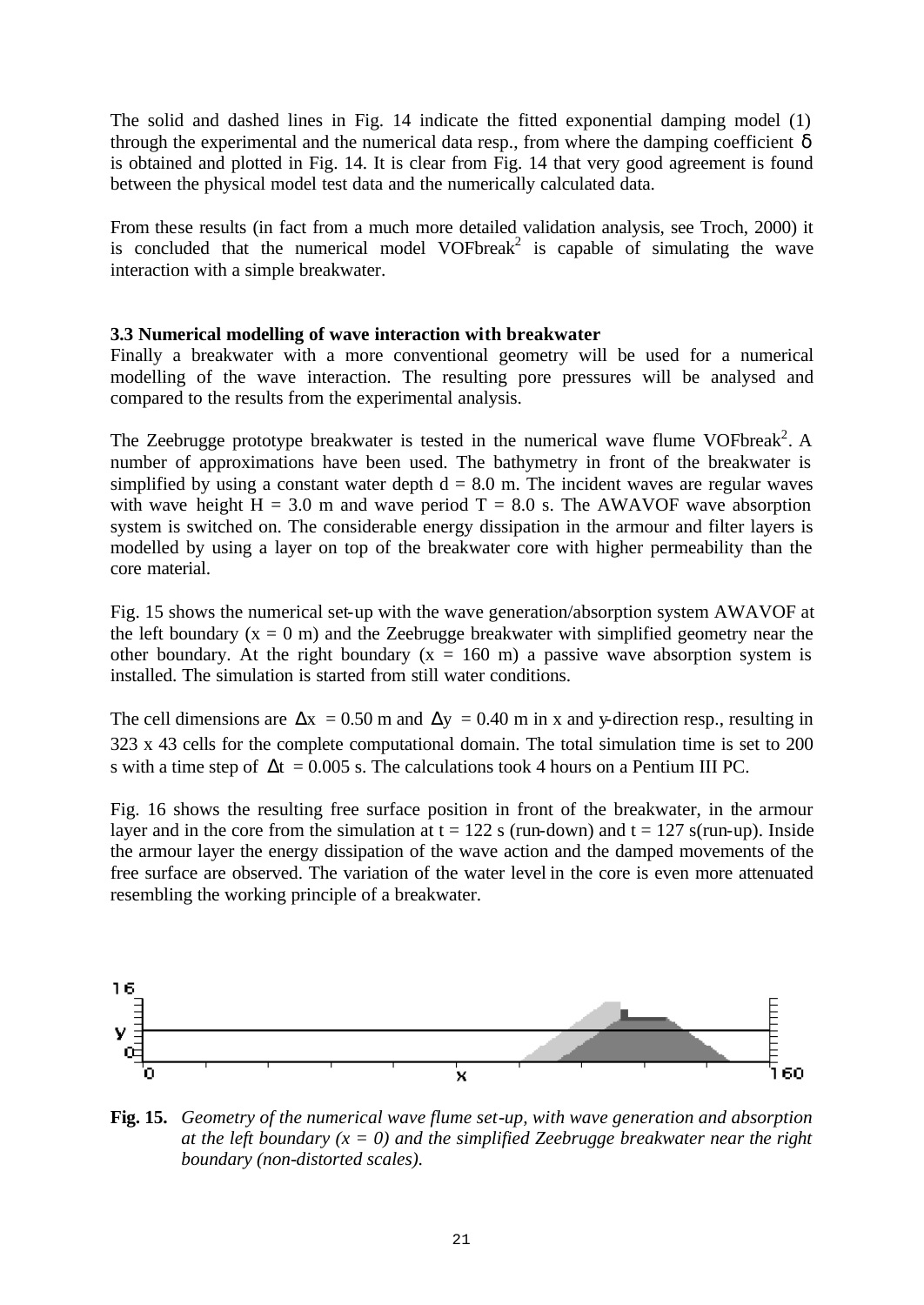

*(b)* wave run-down at  $t = 127$  *s* 

**Fig. 16.** *Results from numerical simulation with Zeebrugge breakwater at t = 122 s and t = 127 s, showing the free surface in front of the breakwater, in the armour layer and in the core (distorted scale in y direction using factor 2).*

In Fig. 16 only information from the time instant of the two 'snap-shots' is available. It is relatively easy to visualise the numerical results during a complete wave period in order to increase the information that is calculated. In Fig. 17 the results from the calculations (pressure p, and velocity components u and v) are given for a cycle of one wave period. Instantaneous values at  $t = (i/9)T$  ( $i = 1, 2, ..., 8$ ) and envelope values of pressure and velocities along the x-axis are presented. The data are taken from the horizontal level located one wave height below the still water level, and are given for the foreshore area (left column) and for the breakwater area (right column). In the graphs of the right column, the x-axis has been stretched for better visualisation. Also, the  $u$ - and v-axis in the right column have been stretched (factor 2) for better visualisation. The hatched area is the area inside the armour layer.

From these graphs in Fig. 17 it is seen that both pressure and velocities attenuate inside the armour layer and even more in the breakwater core. This physical behaviour is comparable to the prototype processes. The pore pressure amplitudes decrease exponentially towards the backward slope where the pore pressure is almost zero. Maximum velocities (both u and v) inside the core are about  $0.25 \text{ m/s}$  close to the slope and decrease gradually to 0 m/s near the backward slope. The horizontal velocity u in the volume of water running up and down the slope is about two times higher than the vertical velocity at the same location. This indicates that infiltration and seepage processes predominantly act in horizontal direction.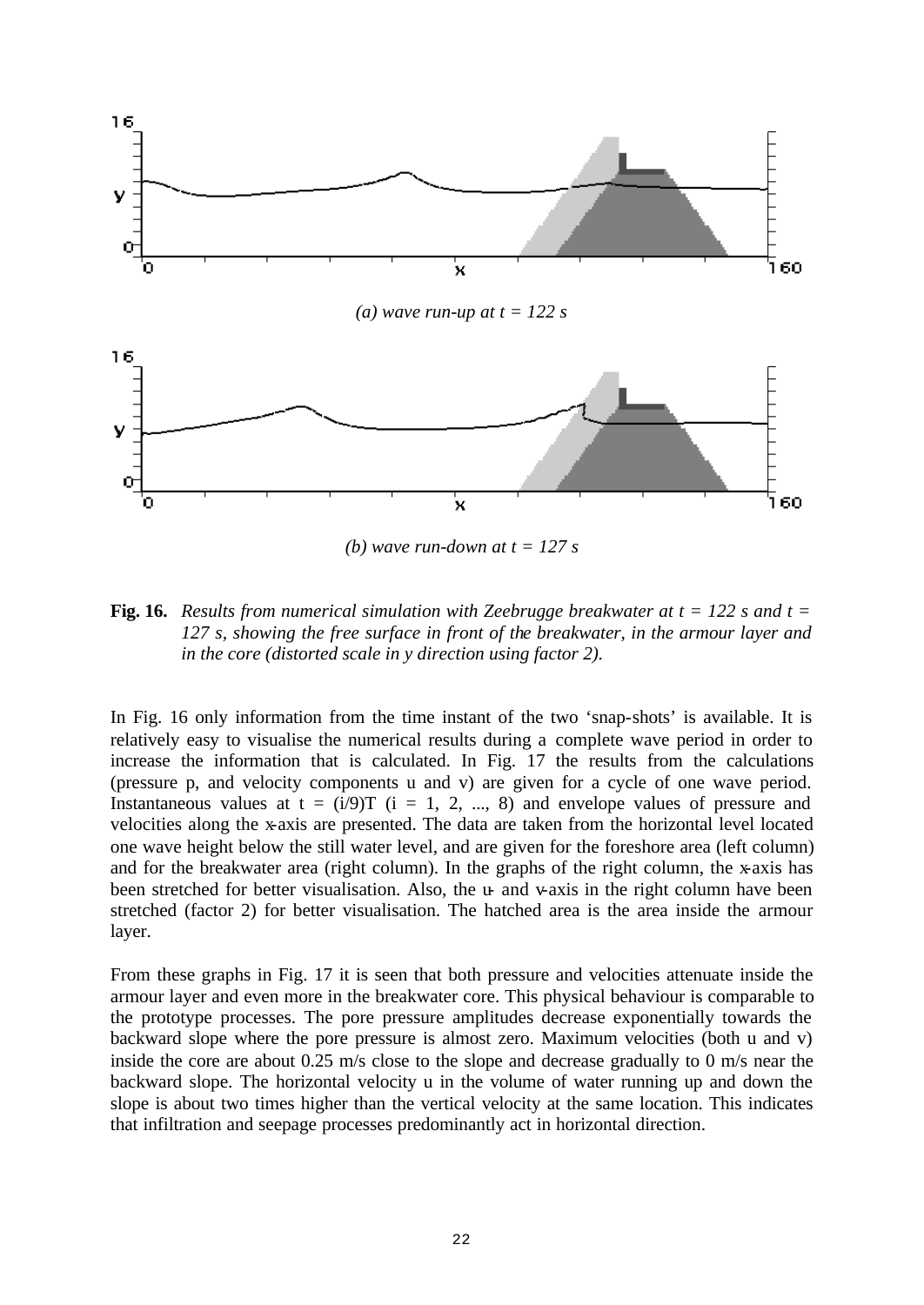

**Fig. 17.** *Calculated instantaneous values of pressure p and velocities u, v (and envelopes) vs. position x located one wave height below the still water level, for 8 consecutive time instants during one wave period between*  $t = 120$  *s and*  $t = 127$  *s. Left column is for the foreshore area (water), right column is for the breakwater area (armour layer hatched area- and core material).*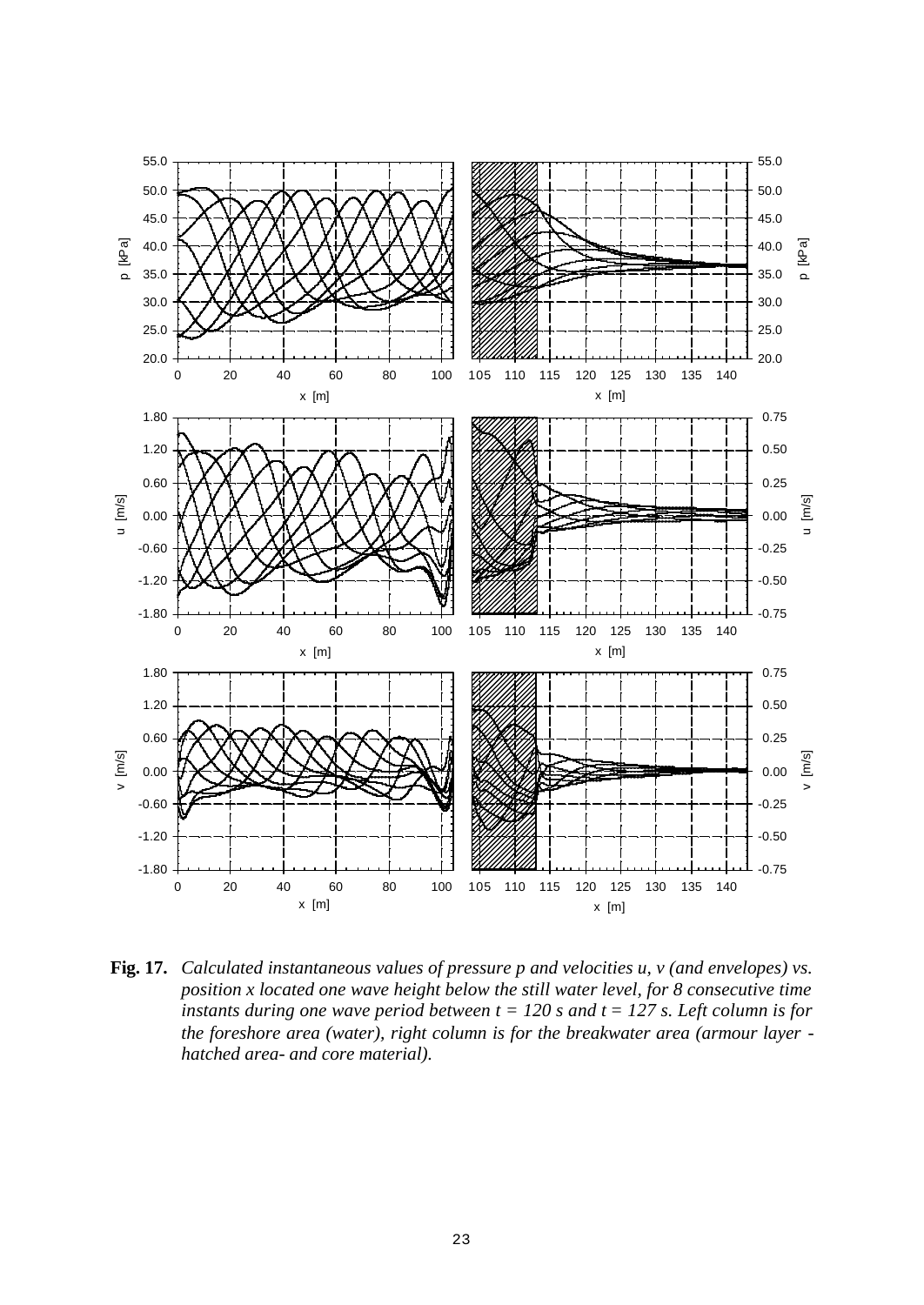

**Fig. 18.** *Zoom of calculated flow field near the breakwater slope during wave run-up at t = 127 s.*

Finally in Fig. 18 a snap-shot of the detailed calculated flow field in the zoomed area around the breakwater slope is given for the case of wave run-up at  $t = 127$  s. Fig. 18 shows the velocity vector field, the isobars and the position of the free surface. It is clearly perceptible that during wave run-up both infiltration (near the free surface) and seepage (near the bottom) occur at the same time along the slope. The wave interaction therefor cannot be reduced to one dimension.

# **3.4 Comparison between experimental results and numerical simulations**

In the previous section pore pressures have been calculated numerically for the case of the Zeebrugge breakwater. It is straightforward and very interesting to compare the results from the numerically obtained pore pressures with the results from the experimental study. Therefor the pore pressures have been analysed at three horizontal levels below the Still Water Level (SWL), at five locations in the core and at two locations in the armour layer at a time. Fig. 19 shows the result of the analysis. The pore pressure heights  $p(x)$  have been plotted versus the horizontal distance x. When comparing the numerical results with the results from the prototype data in section 2, it is concluded from Fig. 19:

- The reference pore pressure heights along the interface between armour layer and core are more or less constant:  $p_0 \approx$  cte.
- The constant ratio between reference pore pressure height and incident wave height, i.e.  $p_0/\rho_w$ gH = 0.50, is comparable to (5).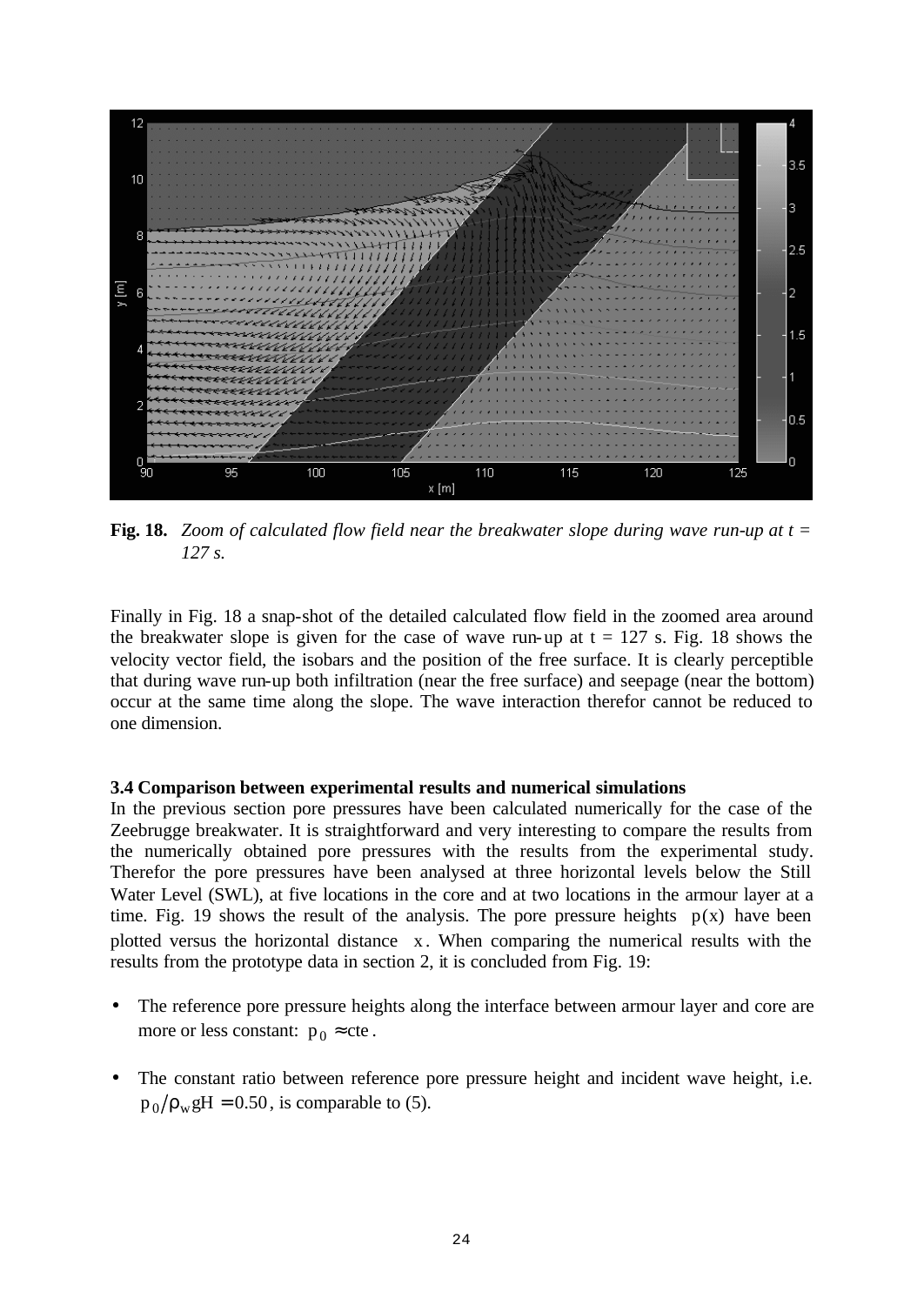

**Fig. 19.** *Pore pressure attenuation inside the armour layer (black symbols) and inside the core (white symbols) of the breakwater obtained from the numerical simulations, and fitted exponential damping model (1).*

• From the fitted damping model (1) through the numerical pore pressure heights, damping coefficients  $\delta$  are obtained and plotted in Fig. 19. It is concluded again that the damping coefficient decreases with increasing distance below SWL.

### **4 Conclusions**

The attenuation of the wave induced pore pressures inside the core of a rubble mound breakwater has been studied experimentally and numerically. The exact knowledge of the distribution of the pore pressures is very important for the design of a stable and safe breakwater structure.

Based on a theoretical background, an exponential damping model is derived for the attenuation of the pore pressure height inside the breakwater core. The attenuation is governed by a damping coefficient  $\delta$ .

The experimental study has been based on two data sets. The prototype data have been acquired at the Zeebrugge breakwater. The prototype monitoring system has been described with respect to its infrastructure, instrumentation and data management. From the analysis of the prototype data, it is concluded that the theoretical damping model fits well, and damping coefficients have been obtained.

The large scale physical model data, taken from literature, have been re-analysed in detail. Again good agreement with the theoretical damping model has been found, and damping coefficients have been obtained.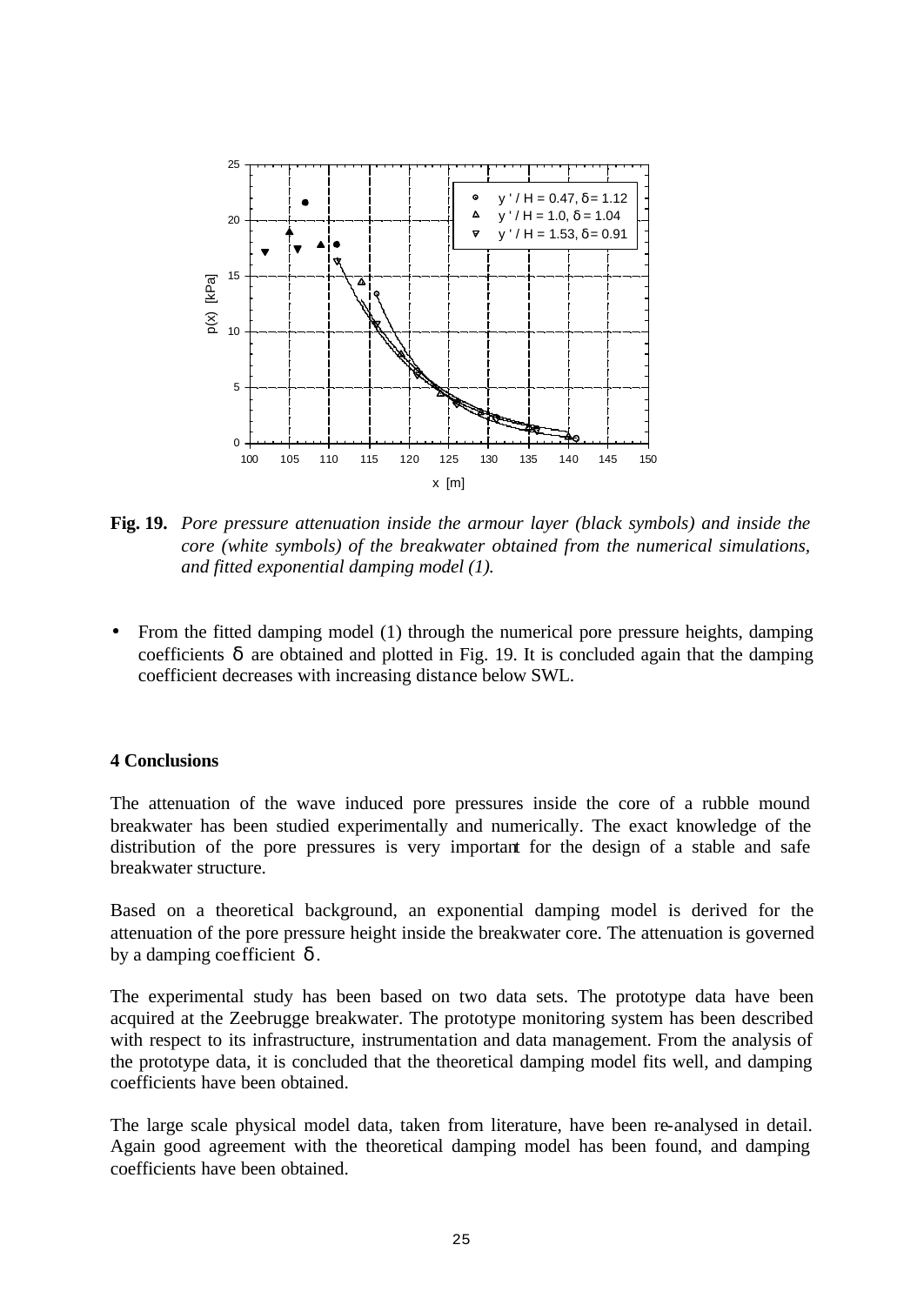When comparing the prototype data and the large scale data, a number of important conclusions have been made that are common to both data sets. There is a constant relationship between the incident wave height and the reference pore pressure height at the interface between the filter layer and the breakwater core. Moreover the reference pore pressure height is constant along the interface. Finally a simple linear expression is derived for determination of the damping coefficient  $\delta$  as a function of the four most important parameters depth y', wave height  $H_s$ , wave period  $T_p$  and porosity n of the core material.

Based on the experimental study, a calculation method has been proposed for the determination of the attenuation of the pore pressure heights inside the breakwater core. The consecutive steps have been presented in detail. The calculation method will be very useful for applications where information about the pore pressure distribution or the porous flow velocities is required, such as slope stability analysis or a new scaling method for physical small scale models.

The pore pressure attenuation has been studied in the numerical wave flume VOFbreak<sup>2</sup>. The successful validation of the wave interaction with a breakwater has been presented. The Zeebrugge breakwater with simplified geometry has been modelled in the numerical wave flume. From analysis of the numerically obtained pore pressures and comparing to the experimentally obtained conclusions, the same conclusions on the pore pressure distribution have been found.

The work presented in this paper is a combination of theoretical, experimental and numerical work in order to study the wave induced pore pressures in the breakwater core. Hopefully it will be a clear contribution to the design tools related to rubble mound structures.

# **Acknowledgements**

The development of the Ph.D. work originated during the EC MAST2 project MAS02-CT92- 0023, and continued in the EC MAST3 project OPTICREST MAS3-CT97-0116. The financial support of EC is greatly acknowledged.

The author is grateful to the project partners of OPTICREST for fruitful discussions and comments during meetings and workshops, and especially to prof. H.F. Burcharth for permission to perform physical model tests in the wave flume at Aalborg University (Denmark).

The author wishes to thank ir. B. De Putter and ir. L. Van Damme from Coastal Division of Ministry of Flemish Community (Belgium), as owner of the prototype monitoring system, for the permission to use and publish the results from the Zeebrugge prototype data and for the continuous interest and assistance in the development of the research on the prototype monitoring system.

The detailed report on the large scale physical model data in the Large Wave Flume has been provided by prof. H. Oumeraci from Leichtweiss Institut für Wasserbau (Braunschweig, Germany).

Finally, the author wishes to thank the promotor of his Ph.D. thesis, prof. J. De Rouck (Ghent University, Belgium), for his support and encouragement during the research work.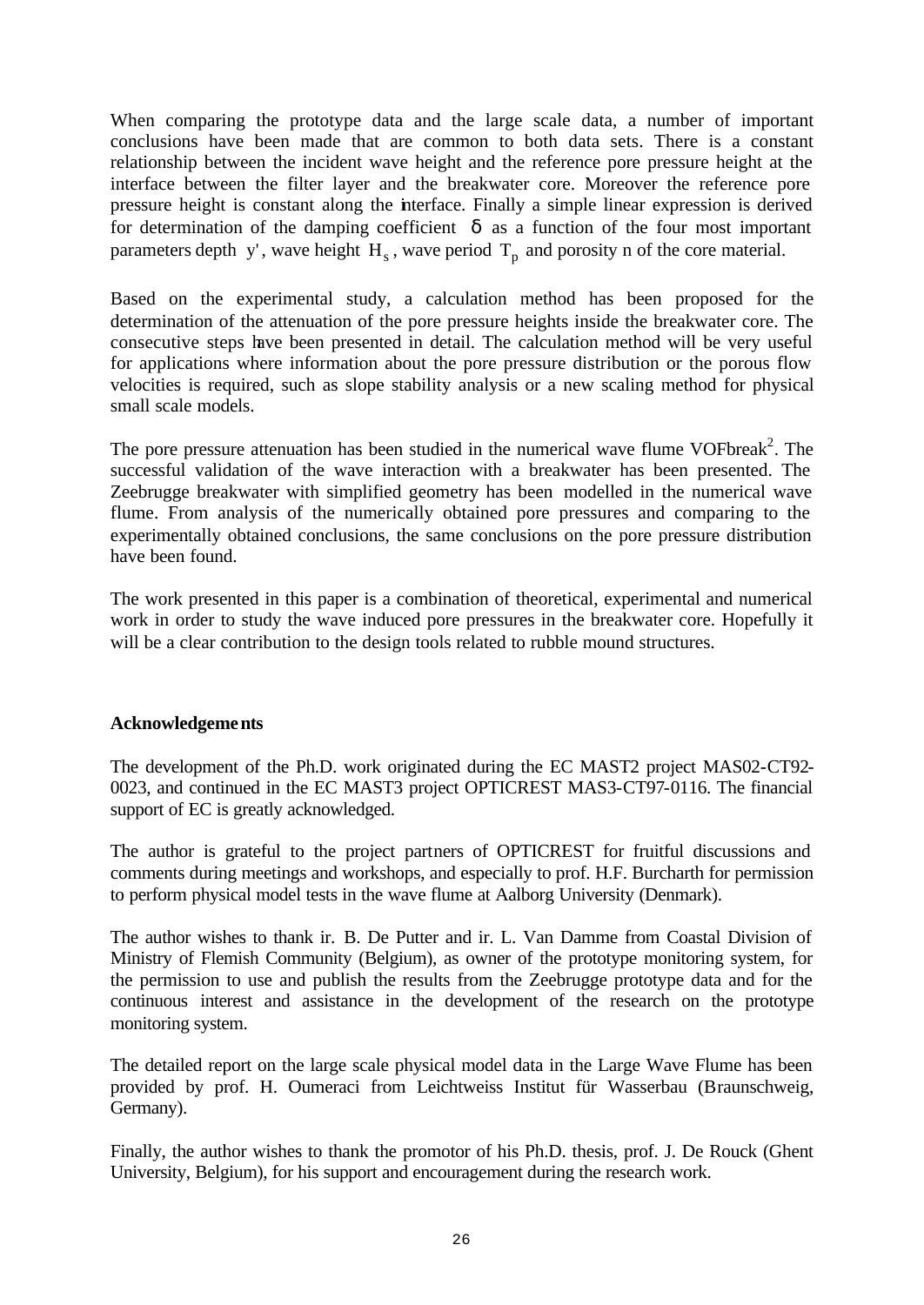## **REFERENCES**

Allsop N.W.H.., Wood L.A., 1987. Hydro-geotechnical performance of rubble mound breakwaters. Hydraulics Research Report SR 98 (UK).

Barends F.B.J., 1986. Geotechnical aspects of rubble mound breakwaters. Proc. Breakwaters '86, London, Thomas Telford (UK).

Biésel F., 1950. Equations de l'écoulement non lent en milieu perméable. La Houille Blanche, No. 2.

Burcharth H.F., Andersen O.H., 1995. On the one-dimensional steady and unsteady porous flow equations. Coastal Engineering, Vol. 24, pp 233-257, Elsevier.

Burcharth H.F., Liu Z., Troch P., 1999. Scaling of core material in rubble mound breakwater model tests. Proc. 5<sup>th</sup> COPEDEC, Cape Town (South Africa), pp. 1518-1528.

Bürger W., Oumeraci H., Partenscky H.W. 1988. Geohydraulic investigations of rubble mound breakwaters. Proc. 21<sup>th</sup> ICCE Malaga.

de Groot M.B., Yamazaki H., van Gent M.R.A., Kheyruri Z., 1994. Pore pressures in rubble mound breakwaters. Proc. 24<sup>th</sup> Int. Conference on Coastal Engineering, Kobe, Japan. ASCE, New York, Vol. 2, pp 1727-1738.

Goda Y., 1985. Random seas and desing of marine structures. University of Tokyo Press, Japan.

Harlow E.H., 1980. Large rubble mound breakwater failures. Proc. ASCE Jo. W'way, Port and Coastal Div., Vol. 106, WW2.

Hirt C.W., Nichols B.D., 1981. J. Comp. Phys. Vol. 39, pp. 201-225.

Juul Jensen O., Klinting P., 1986. Evaluation of scale effects in hydraulic models by analysis of laminar and turbulent effects. Coastal Engineering Vol. 7, pp. 319-329.

Le Méhauté, B., 1958. Perméabilité des digues en enrochements aux ondes de gravité periodiques. La Houille Blanche No. 6, 1957 et No. 2, 3, 1958.

Oumeraci H., 1991. Wave induced pore pressures in a rubble mound breakwater. Internal Technical Report LWI, Technical University Braunschweig, Germany.

Oumeraci H., Partenscky H.W., 1990. Wave-induced pore pressures in rubble mound breakwaters. Proc. 22<sup>th</sup> International Conference on Coastal Engineering.

Price W.A., 1983. Some thoughts on the future design of breakwaters. Keynote lecture of Proc. of Coastal Structures '83, ASCE.

Thornton et al., 2000. State of nearshore processes research: part II. Technical report NPS-OC-00-001, Naval Postgraduate School, California, USA.